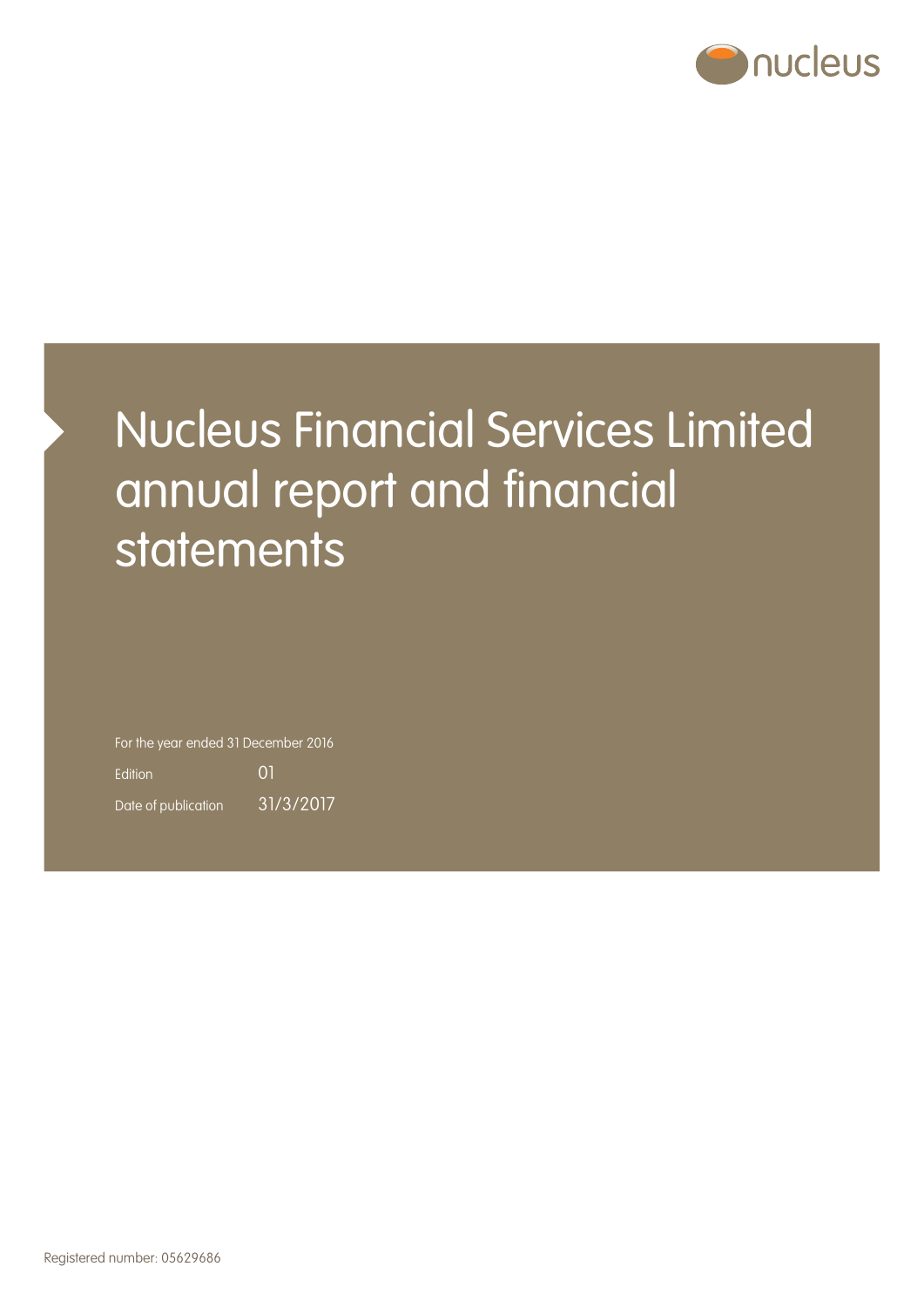# Company information

#### **Directors**

D R Ferguson S J Geard J P Gibson J C Polin J A A Samuels M D Seddon S J Tucker

#### Company secretary

N C Megaw

#### Registered number

05629686

#### Registered office

One London Wall London EC2Y 5AB

#### Independent auditors

PricewaterhouseCoopers LLP Atria One 144 Morrison Street Edinburgh EH3 8EX

#### Bankers

The Royal Bank of Scotland Aldgate Union 7th Floor 10 Whitechapel High Street London E1 8DX

Bank of Scotland plc PO Box 17235 Edinburgh EH11 1YH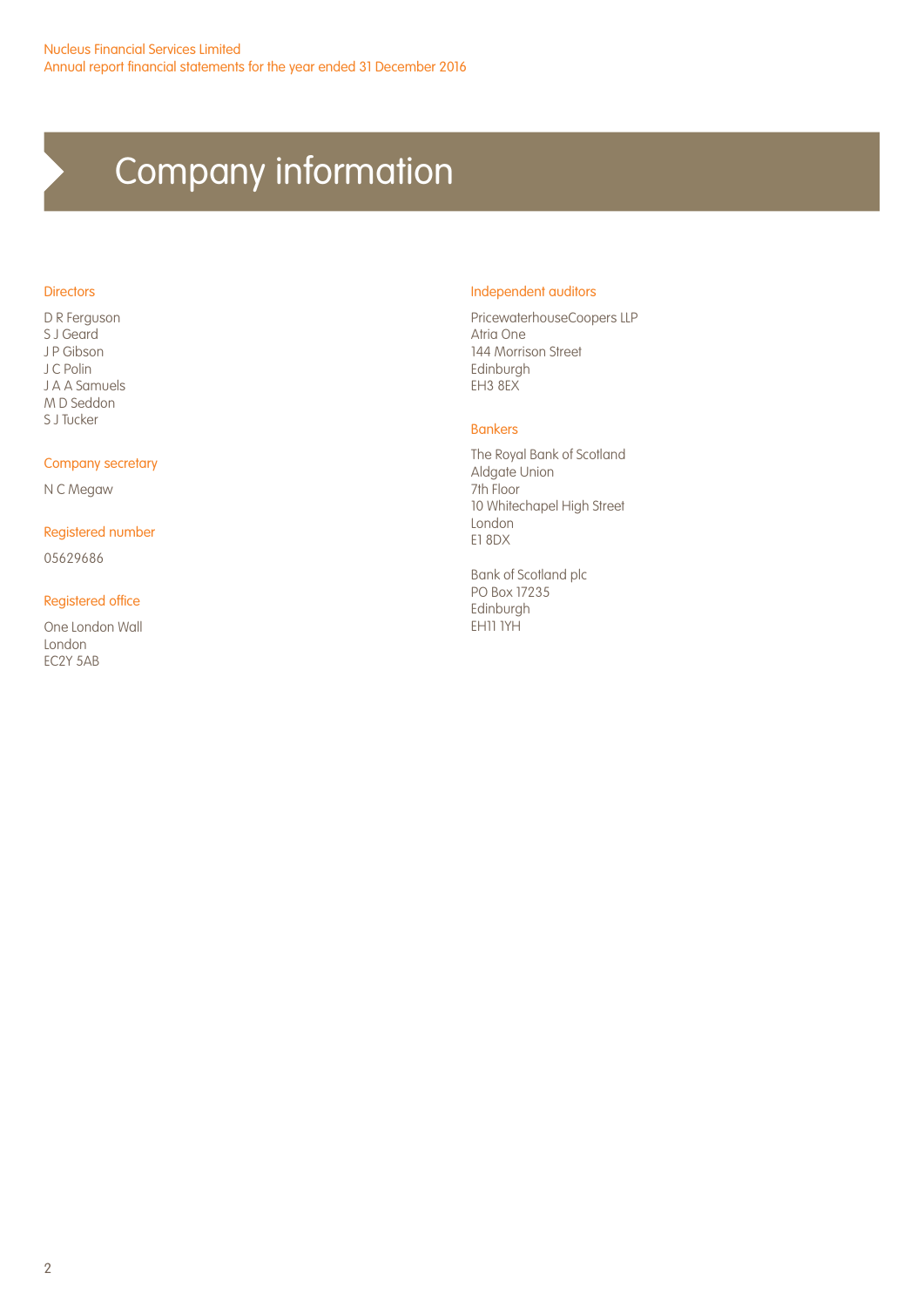# **Contents**

 $\blacktriangleright$ 

| Statement of comprehensive income 13 |  |
|--------------------------------------|--|
|                                      |  |
|                                      |  |
|                                      |  |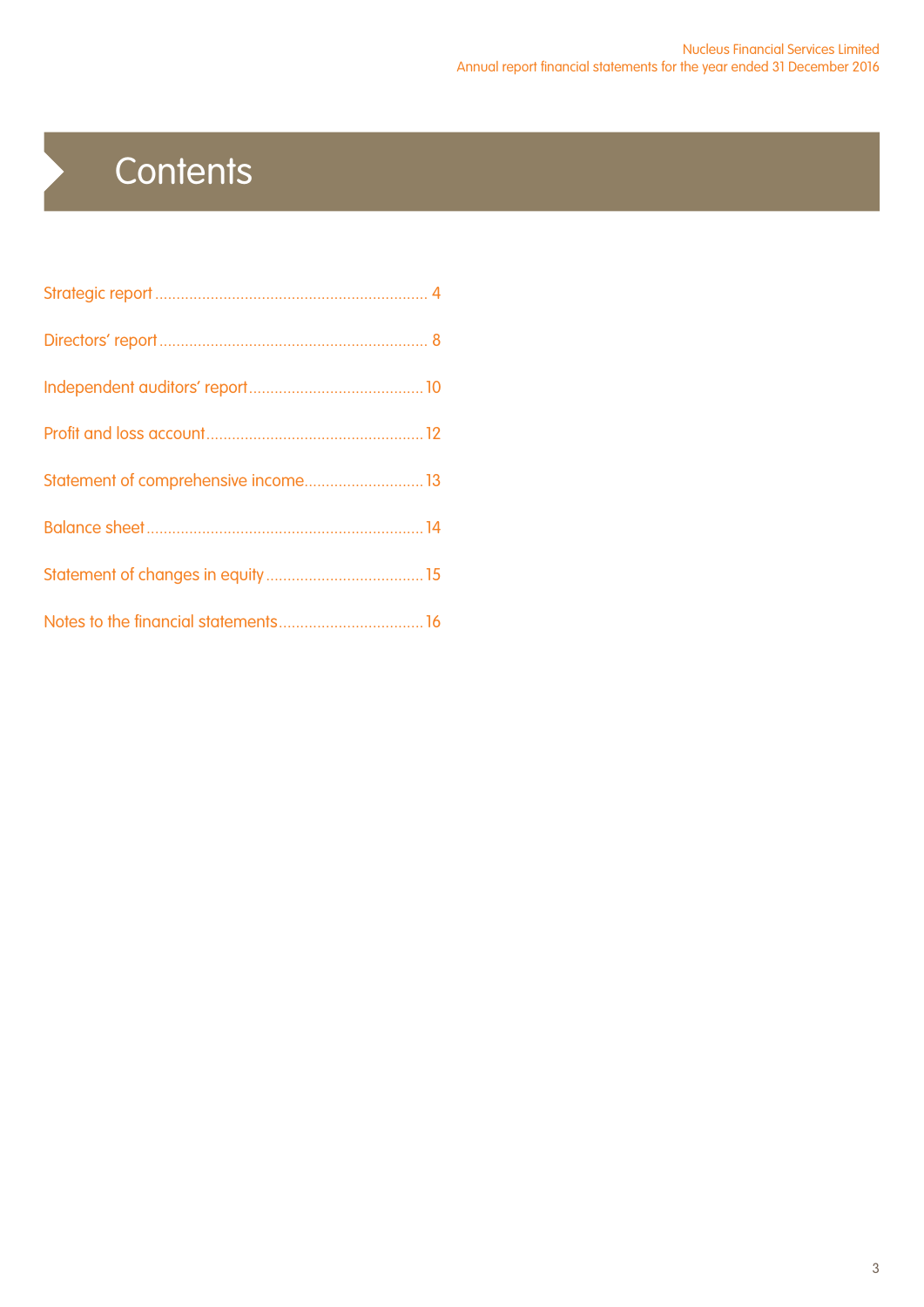The Directors present their strategic and directors' reports and the financial statements for the year ended 31 December 2016 for Nucleus Financial Services Limited ("the Company").

## Introduction

The Company's principal activity is the provision of "wrap" investment administration services to selected Financial Advisers in the UK.

The Company is a wholly owned subsidiary of Nucleus Financial Group Limited ("Nucleus") and together with Nucleus IFA Services Limited ("NIFAS") forms the Group ("the Group").

The Group provides a wrap platform to UK financial advisers. The Nucleus wrap platform allows clients to invest directly, or via various 'tax wrappers' into a broad range of asset types, including cash, unit trusts, OEICs, ETFs, investment trusts and other securities.

The Group has a commitment to transparency and a desire to put the client centre stage. This is hardwired into our culture and sustained through the influence of our users in determining our business model and future strategy.

The Company is authorised and regulated by the Financial Conduct Authority ("FCA") and is classified as an IFPRU limited licence investment firm. Since June 2016 when it met the relevant threshhold, the Company has been further classified as a Significant IFPRU firm. In addition, the Company has additional FCA and Her Majesty's Revenue and Customs ("HMRC") obligations relating to its activities as an operator of a Self Invested Personal Pension scheme ("a Sipp Operator") and also those relating to the management of Individual Savings Accounts ("an Isa Manager"). The Company is authorised to hold and control client money as part of its activities and is therefore subject to the FCA's client asset rules ("CASS rules").

In terms of recent regulatory change we believe that our business model and corporate culture are consistent with the FCA agenda to promote ever higher standards of conduct and client-centricity across the financial services industry. We welcome the increased levels of professionalism in the adviser market. Wrap platforms, as with quality financial advisers, stand to benefit in areas where life companies may once have enjoyed protected status.

The financial statements of the Company along with the Group's Pillar 3 statement can be found on the Group's website www.nucleusfinancial.com and they are also available on request from the company secretary.

### Business review

The year closed with £11.1bn of assets under management. representing an increase of 22.9% from the end of 2015.

During the year the Company added £1.9bn of gross inflows (£1.1bn net) and sixty new firms joined the platform, representing 283 advisers. Financial performance was also pleasing, with turnover up 15% to £33m.

## Principal risks and uncertainties

The following principal risks relate to the Group's business and the wider sector in which it operates. The risks and uncertainties described below are not intended to be exhaustive. Additional risks and uncertainties not presently known to the Directors or that the Directors currently deem to be immaterial could also have an adverse effect on the Group's business and financial performance.

#### Relationship with financial advisers

As with all operators in the adviser platform market, attracting, engaging and retaining advisers and their clients is an important part of the Group's growth plans. Specifically, the Group provides a white label platform solution to Paradigm Partners LLP and in 2016 approximately one quarter of new business originated through this arrangement. Changes in the environment due to regulator or competitor actions could adversely affect the Group's ability to continue its offering to financial advisers and have a material adverse effect on the Group's revenues.

#### Reliance on key suppliers

The Group, like many other participants in the wrap platform market, operates a business model that outsources aspects of operational or technology services, and enters agreements with product providers to deliver components of the Nucleus wrap. As a result, we have a reliance on our suppliers and performance issues affecting these products and services may impact on our business performance.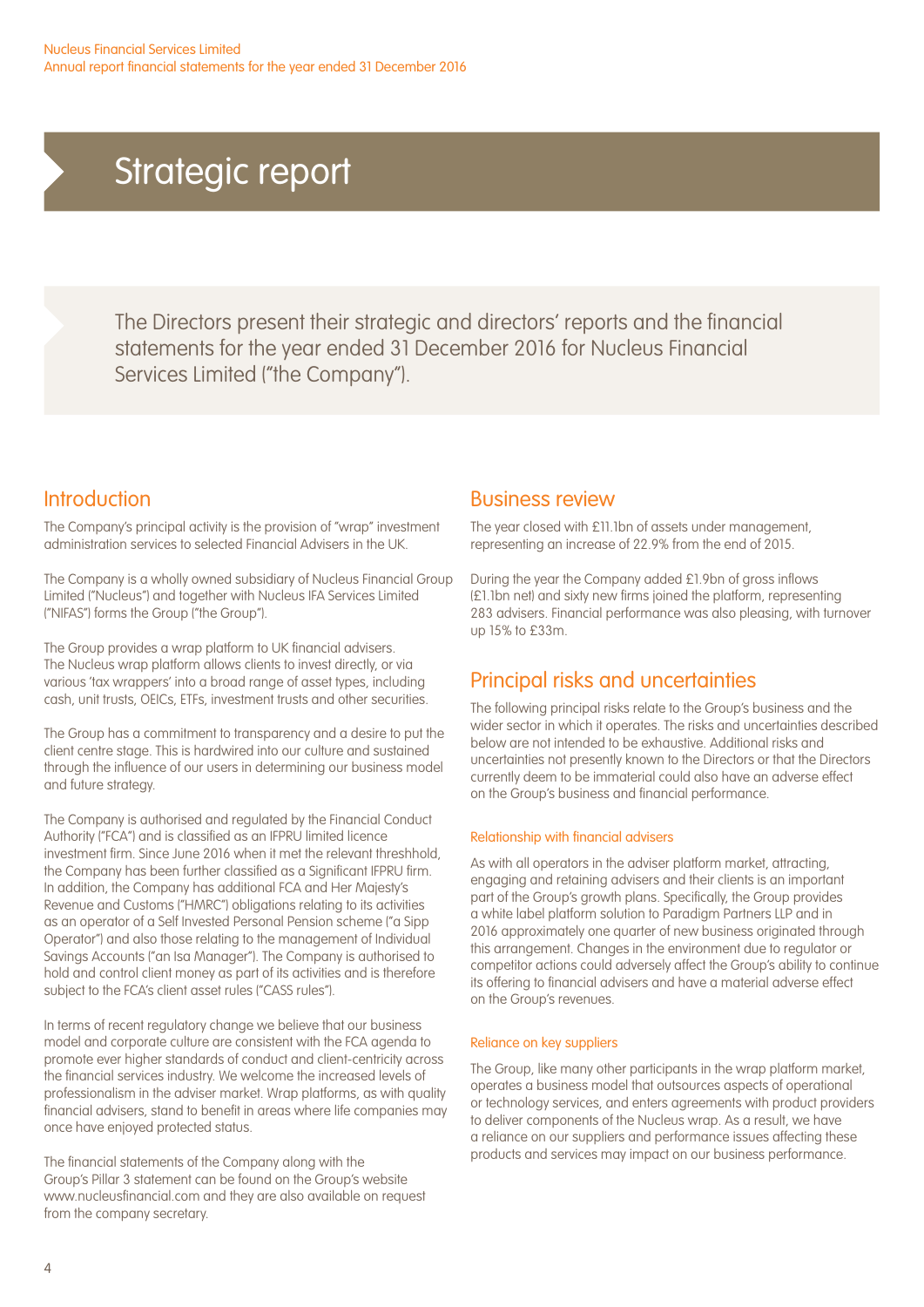Our key suppliers are:

- Genpact, to whom we outsource platform administration services. In the delivery of its services, Genpact outsources platform technology to Bravura Solutions Limited;
- Scottish Friendly Assurance Society and Sanlam Life & Pensions UK Limited, who provide the onshore bonds;
- RL360, who provide the offshore bond;
- Royal Bank of Scotland plc who provide operational, client money and corporate banking facilities;
- Bank of Scotland plc who provide client money and corporate banking facilities and;
- Lloyds Bank plc who provide client money facilities.

#### Competition risk

There can be no assurance that other companies will not compete more aggressively than at present with the Group. This may be in terms of winning new clients, attracting advisers and sourcing acquisition targets. Competition may come from companies that have greater development, marketing, financial and personnel resources than the Group, or firms for whom the platform offering can be subsidised from richer margins on cross-sale of its own products. Competitors may also develop products and services that are more effective or economically viable than those developed by the Group.

#### Access to capital

The Company is an unlisted private company limited by share capital. The provisions of the Company's shareholder agreement ordinarily restrict the ability of the Company to raise additional capital from its existing shareholders. However, where additional capital is required to meet its regulatory obligations there is specified flexibility in the shareholders' agreement.

#### The Group operates in a regulated industry

Any change in regulations affecting the Company, or any other member of the Group, could have a material adverse effect on the Group's ability to carry on its activities, which in turn could have a material adverse effect on the Company and its returns to shareholders. There are several risks which arise from the Company's regulatory status and the most significant of these are:

#### (i) Impact of a breach of FCA regulations

If the Company or any other member of the Group, and/or any of its key suppliers, were to commit a serious breach of any of the regulations that apply to it, there could be both regulatory and cost consequences (including, without limitation, fines and/or the cost of being required to take remedial action). These could adversely impact on the Group's business, operations and financial condition.

#### (ii) Requirement to hold sufficient regulatory capital

As a firm regulated by the FCA, the Company is required to have available to it, and to maintain, a sufficient level of capital as determined by the requirements applicable to a Limited License Investment Firm and a non-insured Sipp Operator.

#### (iii) New and forthcoming regulation

The UK Treasury has decided to extend the Senior Managers and Certification regime to all financial services firms in 2018. Senior Managers will be held responsible in the event of failings and will need to prove that they took all reasonable steps to prevent conduct breaches. Furthermore, the Certification Regime covers the remaining SIF holders plus other staff who can cause 'significant harm' to the firm and/or customers. They must be self-supervised and 'certified' as fit and proper by the firm annually.

The FCA are consulting on CASS 7A and the special administration regime as a result of the recommendations from the Bloxham final report. The Financial Reporting Council (FRC) have also published a revised standard for auditors for providing assurance on client assets.

Furthermore, the FCA published their interim report on its asset management market study, which suggested that there is weak price competition in a number of areas of the asset management industry. The FCA exposed the lack of price competition in active funds, the 'hidden' transaction costs, such as dealing charges, that can add 0.5 percentage points to a fund's annual charge, and the £109 billion of money languishing in 'closet tracker' funds, which behave like trackers but charge the higher fees associated with actively managed funds.

The regulatory stage at European level has also brought and is bringing into force regulations that will affect the operations of the Group. These include the Fourth Anti-Money Laundering Directive (MLD IV), the revised Markets in Financial Instruments Directive (Mifid II), Packaged Retail Insurance-based Investment Products Regulation (PRIIPs) and the General Data Protection Regulation (GDPR).

MLD IV aims to strengthen the anti-money laundering regime across the EU. The main proposed changes are in relation to the definition of 'beneficial owner'; the central registers of beneficial owners; the treatment of politically exposed persons (PEPs); risk assessments; due diligence; and cash transactions.

Mifid II will come into force in January 2018. This is a broad reaching directive and regulation which will affect many areas of the business. The main changes required are in product governance, client reporting and transaction reporting.

The PRIIPs regulation will also come into force in January 2018. This requires standardized key information documents, with the aim of providing more clarity and comparability for investors.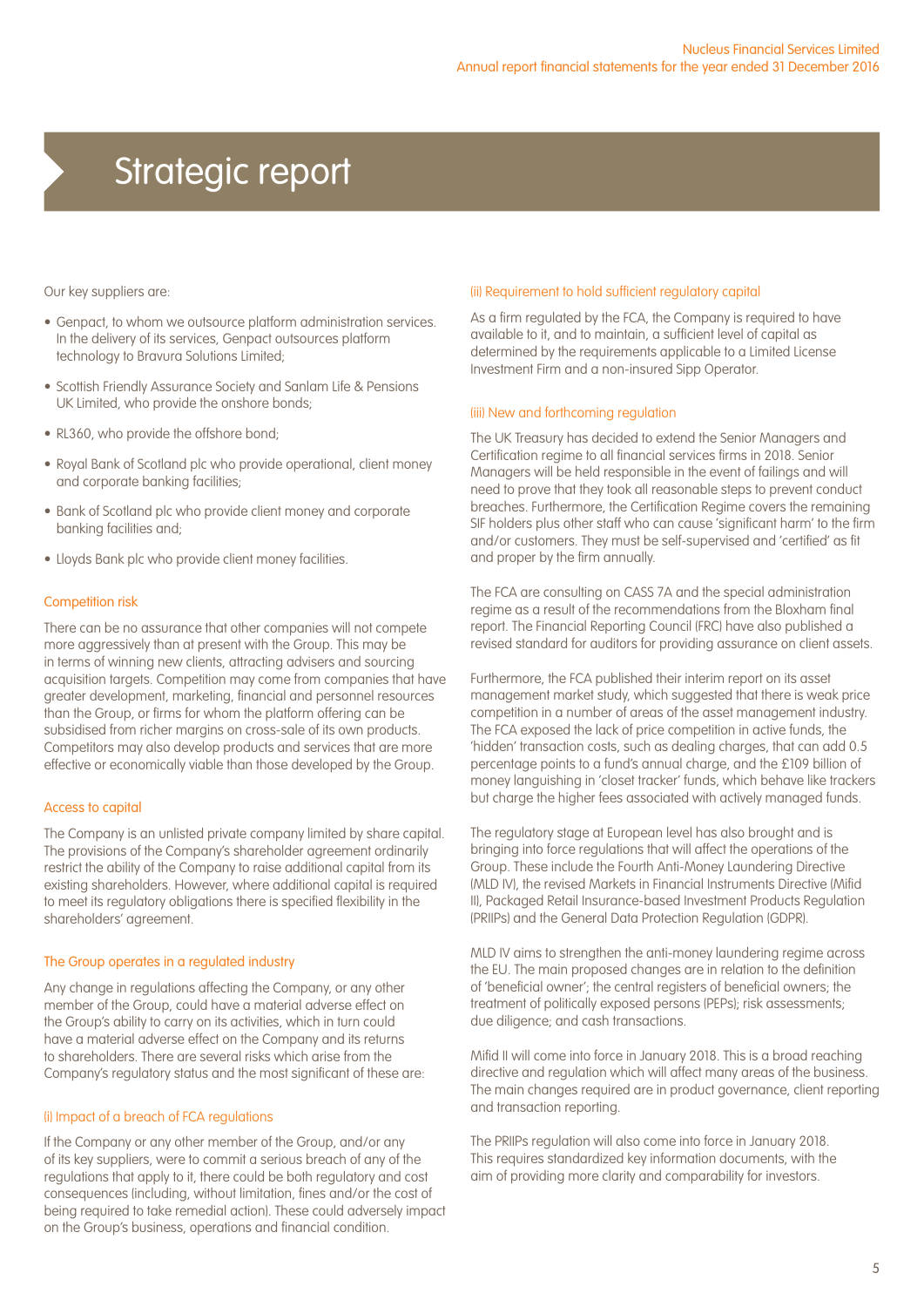GDPR will be effective from May 2018. The concept of accountability is at the heart of the GDPR rules: it means that organisations will need to be able to demonstrate that they have analysed the GDPR's requirements in relation to their processing of personal data and that they have implemented a system or program that allows them to achieve compliance. Consent must be clear and distinguishable from other matters and provided in an intelligible and easily accessible form, using clear and plain language. It must be as easy to withdraw consent as it is to give.

## Risk management framework

The Board's objective regarding risk management is to deliver the Group's strategy and business plan supported by a robust, scalable and enterprise-wide governance, risk management and control framework. Consequently, in assigning risk management responsibilities, the Group operates an approach to risk management that is commonly referred to as the "three lines of defence" model.

The activities within each of the three lines are:

• First line of defence

Business lines have responsibility for managing their identified risks through a sound set of processes and controls.

#### • Second line of defence

The risk, compliance and finance functions constitute the major part of the second line of defence and are predominantly oversight functions.

The roles of the second line functions are to develop and maintain the risk management policies and framework, and review the effectiveness of the performance of the risk management practices by operational management through effective assurance reporting. The second line also provides support and advice to the business risk owners in reporting risk-related information within the Group, including management information on risk and assurance matters to the Audit and Risk Committees and the Board.

#### • Third line of defence

The Group engages Grant Thornton as an appointed internal audit function to serve as its third line of defence and to obtain independent assurance on the effectiveness of its control environment. Internal audit, through a risk based approach, provides assurance to the Audit and Risk Committees and the Board on how effectively risks are assessed and managed. Findings arising from these audit processes are reported to both the Audit and Risk Committee and the Board.

The Group also engages external audit to deliver independent assurance for the purposes of its CASS handbook arrangements and statutory financial management obligations.

The Group is required to prepare a Pillar 3 statement. This includes additional information on the Group's capital, risk exposures and risk assessment processes. The Pillar 3 statement is available on the Group's website – www.nucleusfinancial.com or available from the Company secretary on request.

Outlined below are the specific principal financial risks and uncertainties faced by the Group

#### Exposure to securities markets

The Group's income is derived from a tiered basis point fee that is applied to client assets under management. This income is exposed to the value of the underlying investment assets which can be affected by market movements. Although some of this risk is mitigated within components of the cost base, the Group is ultimately exposed to volatility in its financial results because of market movements beyond its control.

#### Liquidity risk

Liquidity risk is the risk that a company will fail or incur losses because it is unable to secure the necessary funds or is forced to obtain funds at higher interest rates than under normal conditions due to a mismatch between the maturity profile of its assets and its liabilities. The Group manages its liquidity risk through an ongoing evaluation of its working capital requirements against available cash balances and credit facilities. Liquidity risk is managed within the risk appetites set by the Board on an annual basis.

#### Operational risk

The nature of the activities performed by the Group is such that a degree of operational risk is unavoidable in relation to losses that could be incurred by the Group or by others because of errors or omissions for which the Group is ultimately liable. The Group operates a risk framework through which it can systematically identify actual and potential risk events and seeks to put in place appropriate policies and controls as safeguards. Operational risk is managed within the risk appetites set by the Board on an annual basis. Additional information can be found in our Pillar 3 disclosures.

#### Credit risk

The Group holds the surplus of corporate cash balances over and above its working capital requirements on deposit with its corporate banking services providers, Royal Bank of Scotland plc and Bank of Scotland plc. The Group is therefore exposed to counterparty credit risk and a failure of either bank would impact the Group's resources and its ability to meet its solvency and liquidity requirements. Credit risk is managed within the risk appetites set by the Board on an annual basis.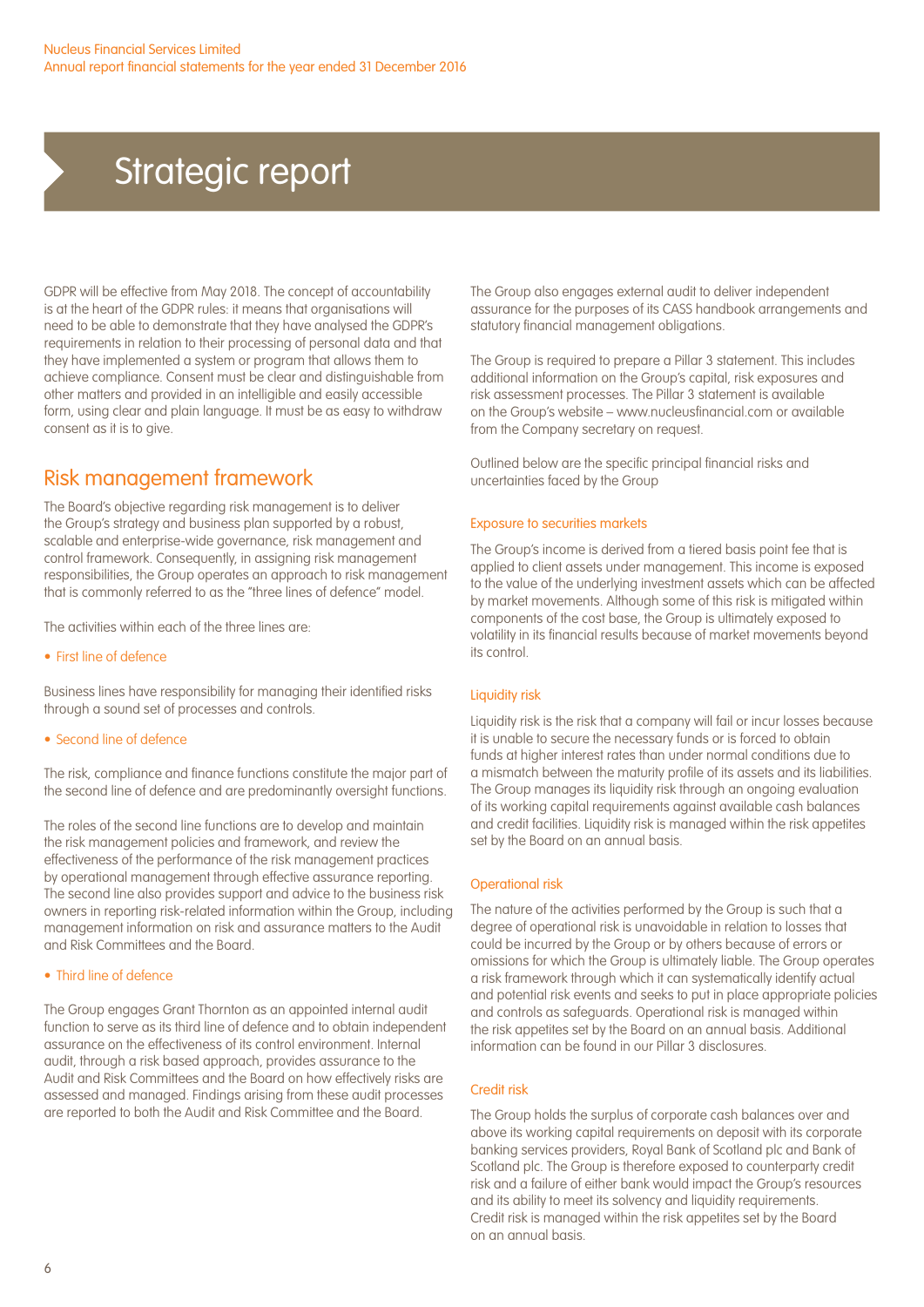## Financial key performance indicators

The profit after tax for the financial year was £nil (2015 - £14,079). This was in line with Directors' expectations. The key performance indicators the Board uses to assess financial performance are:

|                         | 2016            | 2015           |
|-------------------------|-----------------|----------------|
| Assets under management | £11,143,757,484 | £9.068.788.558 |
| Turnover                | £33,280,687     | £28,956,914    |
| Operating profit        | £2,804          | £51,932        |
| Profit after tax        | fnil            | £14.079        |

The Directors also monitor the regulatory capital position of the Company on an ongoing basis.

## Going concern

With regard to the assessment of the Company's ability to continue as a going concern, the Directors evaluate this taking into account:

- the latest business plan projections of the Company, stressed for significant events that would have a material impact on the Company's profitability, liquidity, solvency and its regulatory capital position;
- actual performance to date;
- access to capital to meet operational and regulatory requirements;
- known risks and uncertainties in relation to known and prospective regulatory developments and possible interventions;
- known risks and uncertainties with consideration of the impact of these on the Company's solvency and liquidity position;
- known and expected changes in the regulatory environment impacting on platform operators; and
- the results of the Company's ICAAP which is formally reviewed annually and approved by the Directors.

The Directors also consider their approach to assessing the Company's ability to continue as a going concern with reference to guidance from the Financial Reporting Council and the recommendations from the Sharman Inquiry of 2012 which sought to identify lessons for companies and auditors addressing going concern and liquidity risks following the credit crisis.

Having regard to these matters, the Directors believe it is appropriate to prepare the financial statements on a going concern basis.

This report was approved by the board on 31 March 2017 and signed on its behalf.

D R Ferguson Director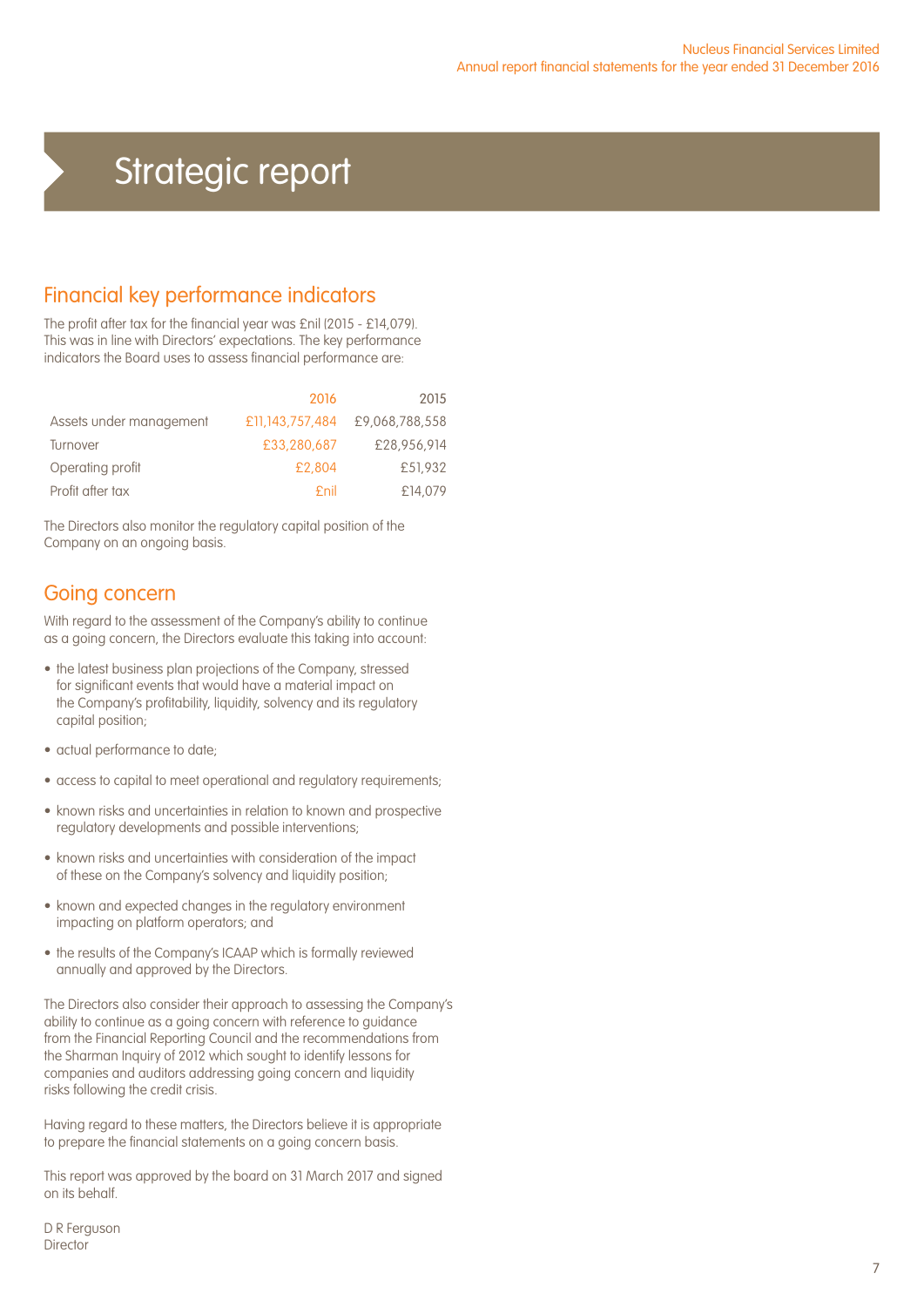## Directors' report

The Directors present their report and the financial statements for the year ended 31 December 2016.

## Directors' responsibilities statement

The Directors are responsible for preparing the Strategic Report, the Directors' Report and the financial statements in accordance with applicable law and regulations.

Company law requires the Directors to prepare financial statements for each financial year. Under that law the Directors have elected to prepare the financial statements in accordance with applicable law and United Kingdom Accounting Standards (United Kingdom Generally Accepted Accounting Practice), including Financial Reporting Standard 102 'The Financial Reporting Standard applicable in the UK and Republic of Ireland'. Under Company law the Directors must not approve the financial statements unless they are satisfied that they give a true and fair view of the state of affairs of the Company and of the profit or loss of the Company for that period. In preparing these financial statements, the Directors are required to:

- select suitable accounting policies for the Company's financial statements and then apply them consistently;
- make judgments and accounting estimates that are reasonable and prudent;
- state whether applicable UK Accounting Standards have been followed, subject to any material departures disclosed and explained in the financial statements;
- prepare the financial statements on the going concern basis unless it is inappropriate to presume that the Company will continue in business.

The Directors are responsible for keeping adequate accounting records that are sufficient to show and explain the Company's transactions and disclose with reasonable accuracy at any time the financial position of the Company and enable them to ensure that the financial statements comply with the Companies Act 2006. They are also responsible for safeguarding the assets of the Company and hence for taking reasonable steps for the prevention and detection of fraud and other irregularities.

The Directors are responsible for the maintenance and integrity of the corporate and financial information included on the Company's website. Legislation in the United Kingdom governing the preparation and dissemination of financial statements and other information included in Directors' Reports may differ from legislation in other jurisdictions.

The work carried out by the auditors does not involve consideration of these matters and, accordingly, the auditors accept no responsibility for any changes that may have occurred to the financial statements since they were initially presented on the website.

## **Directors**

The Directors who served during the year were:

- A C D Bloch (resigned 31 May 2016)
- P R Bradshaw (deceased 12 January 2017)
- D R Ferguson
- S J Geard
- J P Gibson
- J C Polin (appointed 7 July 2016)
- J A A Samuels
- M D Seddon
- S J Tucker

L van der Walt (resigned 20 January 2016)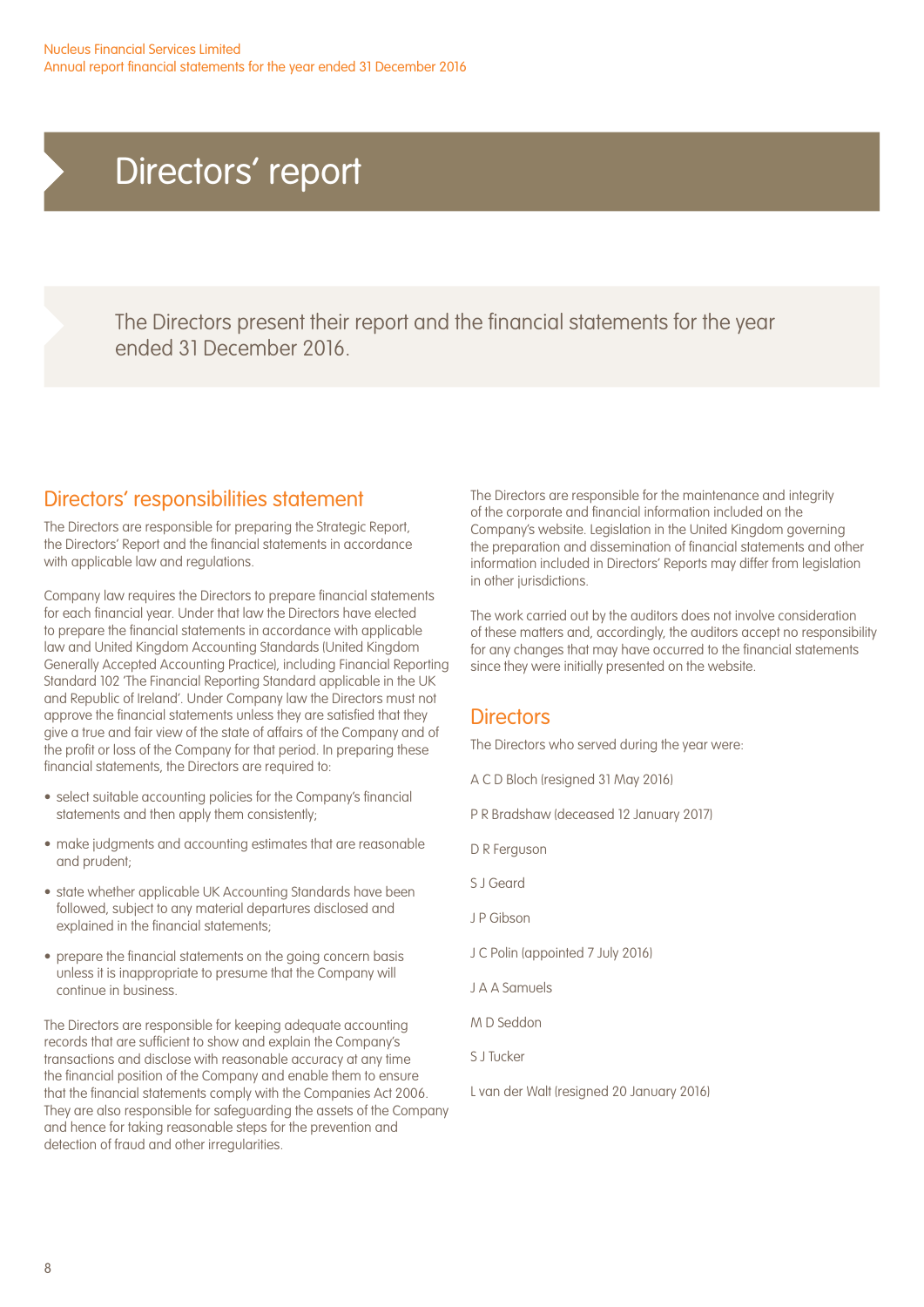## Directors' report

## Future developments

The Company is aware of the recent activity in the sector concerning the intended float or disposal of platform operations from some of our competitors. The Company continues to believe that open-architecture, independent wrap platforms support the delivery of fair and consistent financial advice outcomes for clients and as a result remains committed to its core purpose of providing platform technology and associated operations to its user base. Over the coming years the Company expects to launch a number of significant new features that will enhance user experience, improve financial adviser productivity and boost client outcomes.

Nucleus is taking steps to simplify its legal entity structure and improve the flow of capital and liquidity resources within the Group. In order to achieve this, Nucleus will close the Company's fellow subsidiary, Nucleus IFA Services Limited, on 1 April 2017 by transferring the trade and assets to the Company. To enable the Company to meet its increased capital requirements following the transfer of trade, the Company increased its capital resources by way of issue of 5 million £1 ordinary shares to Nucleus Financial Group Limited on 29 March 2017.

## Disclosure of information to auditors

Each of the persons who are Directors at the time when this Directors' Report is approved has confirmed that:

- so far as the Director is aware, there is no relevant audit information of which the Company's auditors are unaware, and
- the Director has taken all the steps that ought to have been taken as a Director in order to be aware of any relevant audit information and to establish that the Company's auditors are aware of that information.

This report was approved by the board on 31 March 2017 and signed on its behalf.

D R Ferguson **Director**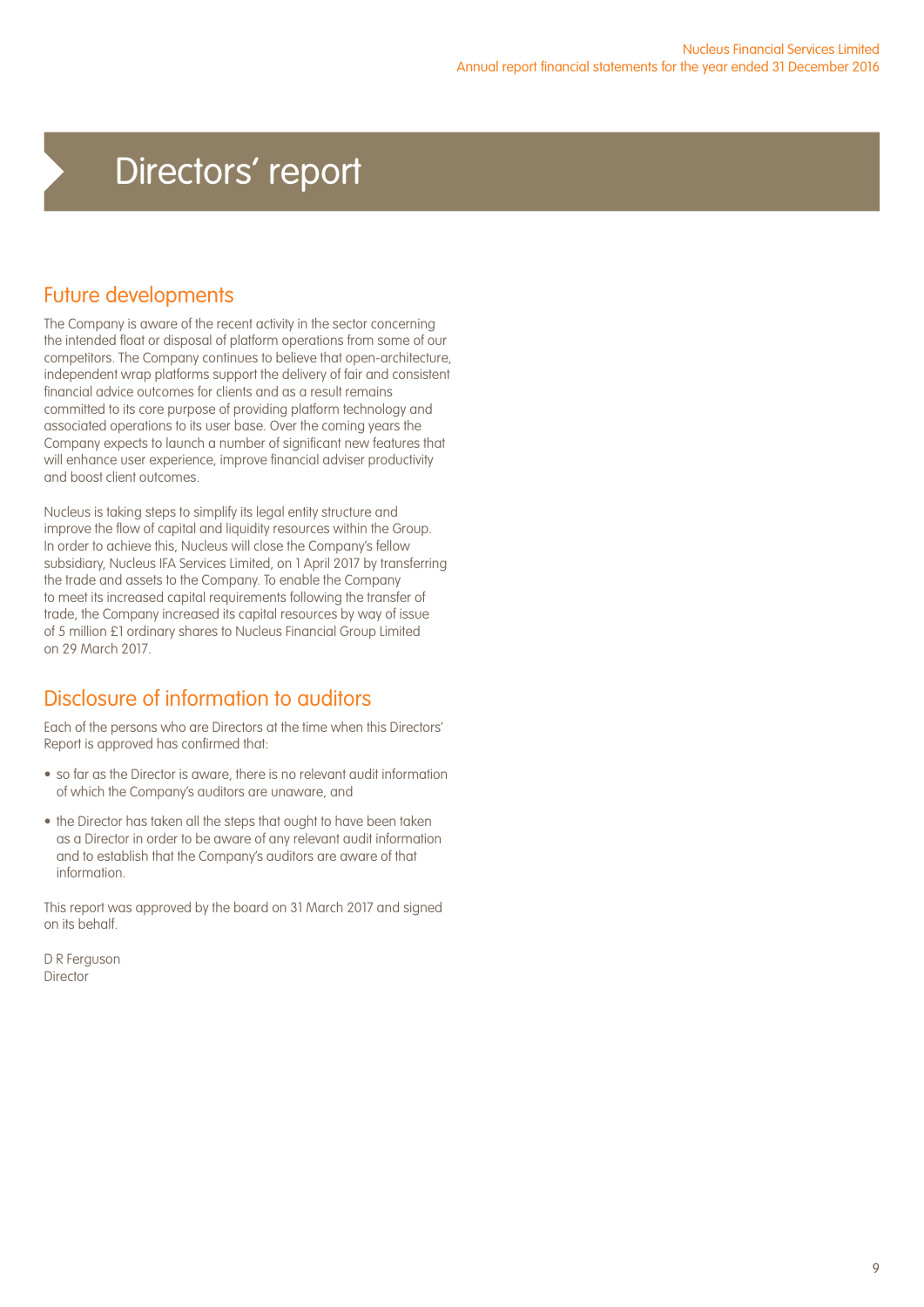# Independent auditors' report

## Independent auditors' report to the members of Nucleus Financial Services Limited

## Report on the financial statements

#### Our opinion

In our opinion, Nucleus Financial Services Limited's financial statements (the "financial statements"):

- give a true and fair view of the state of the company's affairs as at 31 December 2016 and of its result for the year then ended;
- have been properly prepared in accordance with United Kingdom Generally Accepted Accounting Practice; and
- have been prepared in accordance with the requirements of the Companies Act 2006.

#### What we have audited

The financial statements, included within the Annual Report and Financial Statements (the "Annual Report"), comprise:

- the Balance Sheet as at 31 December 2016;
- the Profit and Loss Account and Statement of Comprehensive Income for the year then ended;
- the Statement of Changes in Equity for the year then ended; and
- the notes to the financial statements, which include a summary of significant accounting policies and other explanatory information

The financial reporting framework that has been applied in the preparation of the financial statements is United Kingdom Accounting Standards, comprising FRS 102 "The Financial Reporting Standard applicable in the UK and Republic of Ireland", and applicable law (United Kingdom Generally Accepted Accounting Practice).

In applying the financial reporting framework, the directors have made a number of subjective judgements, for example in respect of significant accounting estimates. In making such estimates, they have made assumptions and considered future events.

#### Opinions on other matters prescribed by the Companies Act 2006

In our opinion, based on the work undertaken in the course of the audit:

- the information given in the Strategic Report and the Directors' Report for the financial year for which the financial statements are prepared is consistent with the financial statements; and
- the Strategic Report and the Directors' Report have been prepared in accordance with applicable legal requirements

In addition, in light of the knowledge and understanding of the company and its environment obtained in the course of the audit, we are required to report if we have identified any material misstatements in the Strategic Report and the Directors' Report. We have nothing to report in this respect.

#### Other matters on which we are required to report by exception

#### Adequacy of accounting records and information and explanations received

Under the Companies Act 2006 we are required to report to you if, in our opinion:

- we have not received all the information and explanations we required for our audit; or
- adequate accounting records have not been kept, or returns adequate for our audit have not been received from branches not visited by us; or
- the financial statements are not in agreement with the accounting records and returns.

We have no exceptions to report arising from this responsibility.

#### Directors' remuneration

Under the Companies Act 2006 we are required to report to you if, in our opinion, certain disclosures of directors' remuneration specified by law are not made. We have no exceptions to report arising from this responsibility.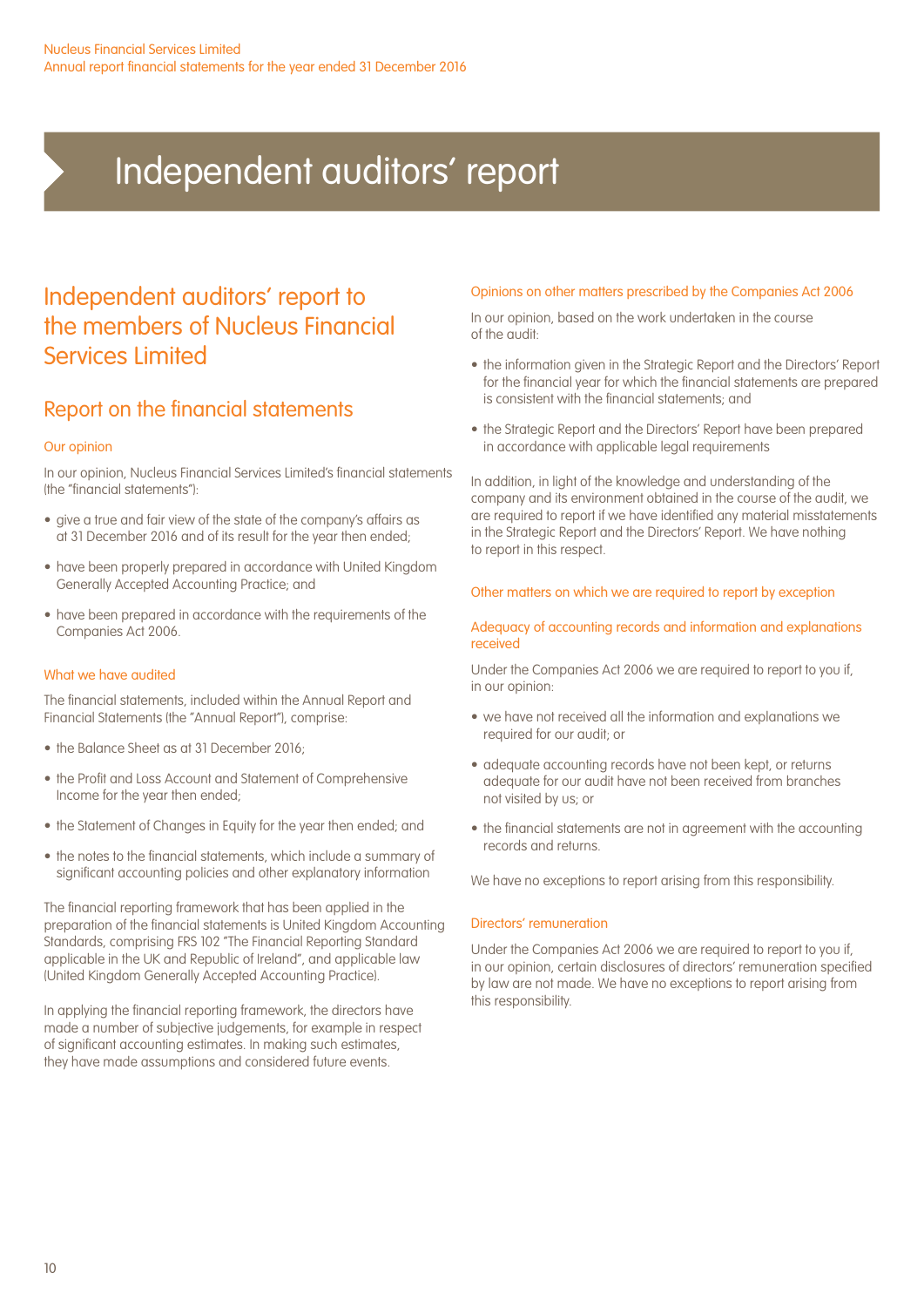## Independent auditors' report

#### Responsibilities for the financial statements and the audit

#### Our responsibilities and those of the directors

As explained more fully in the Directors' Responsibilities Statement set out on page 8, the directors are responsible for the preparation of the financial statements and for being satisfied that they give a true and fair view.

Our responsibility is to audit and express an opinion on the financial statements in accordance with applicable law and International Standards on Auditing (UK and Ireland) ("ISAs (UK & Ireland)"). Those standards require us to comply with the Auditing Practices Board's Ethical Standards for Auditors.

This report, including the opinions, has been prepared for and only for the company's members as a body in accordance with Chapter 3 of Part 16 of the Companies Act 2006 and for no other purpose. We do not, in giving these opinions, accept or assume responsibility for any other purpose or to any other person to whom this report is shown or into whose hands it may come save where expressly agreed by our prior consent in writing.

#### What an audit of financial statements involves

We conducted our audit in accordance with ISAs (UK & Ireland). An audit involves obtaining evidence about the amounts and disclosures in the financial statements sufficient to give reasonable assurance that the financial statements are free from material misstatement, whether caused by fraud or error. This includes an assessment of:

- whether the accounting policies are appropriate to the company's circumstances and have been consistently applied and adequately disclosed;
- the reasonableness of significant accounting estimates made by the directors; and
- the overall presentation of the financial statements.

We primarily focus our work in these areas by assessing the directors' judgements against available evidence, forming our own judgements, and evaluating the disclosures in the financial statements.

We test and examine information, using sampling and other auditing techniques, to the extent we consider necessary to provide a reasonable basis for us to draw conclusions. We obtain audit evidence through testing the effectiveness of controls, substantive procedures or a combination of both.

In addition, we read all the financial and non-financial information in the Annual Report to identify material inconsistencies with the audited financial statements and to identify any information that is apparently materially incorrect based on, or materially inconsistent with, the knowledge acquired by us in the course of performing the audit. If we become aware of any apparent material misstatements or inconsistencies we consider the implications for our report. With respect to the Strategic Report and Directors' Report, we consider whether those reports include the disclosures required by applicable legal requirements.

Catrin Thomas (Senior Statutory Auditor) for and on behalf of PricewaterhouseCoopers LLP Chartered Accountants and Statutory Auditors Edinburgh 31 March 2017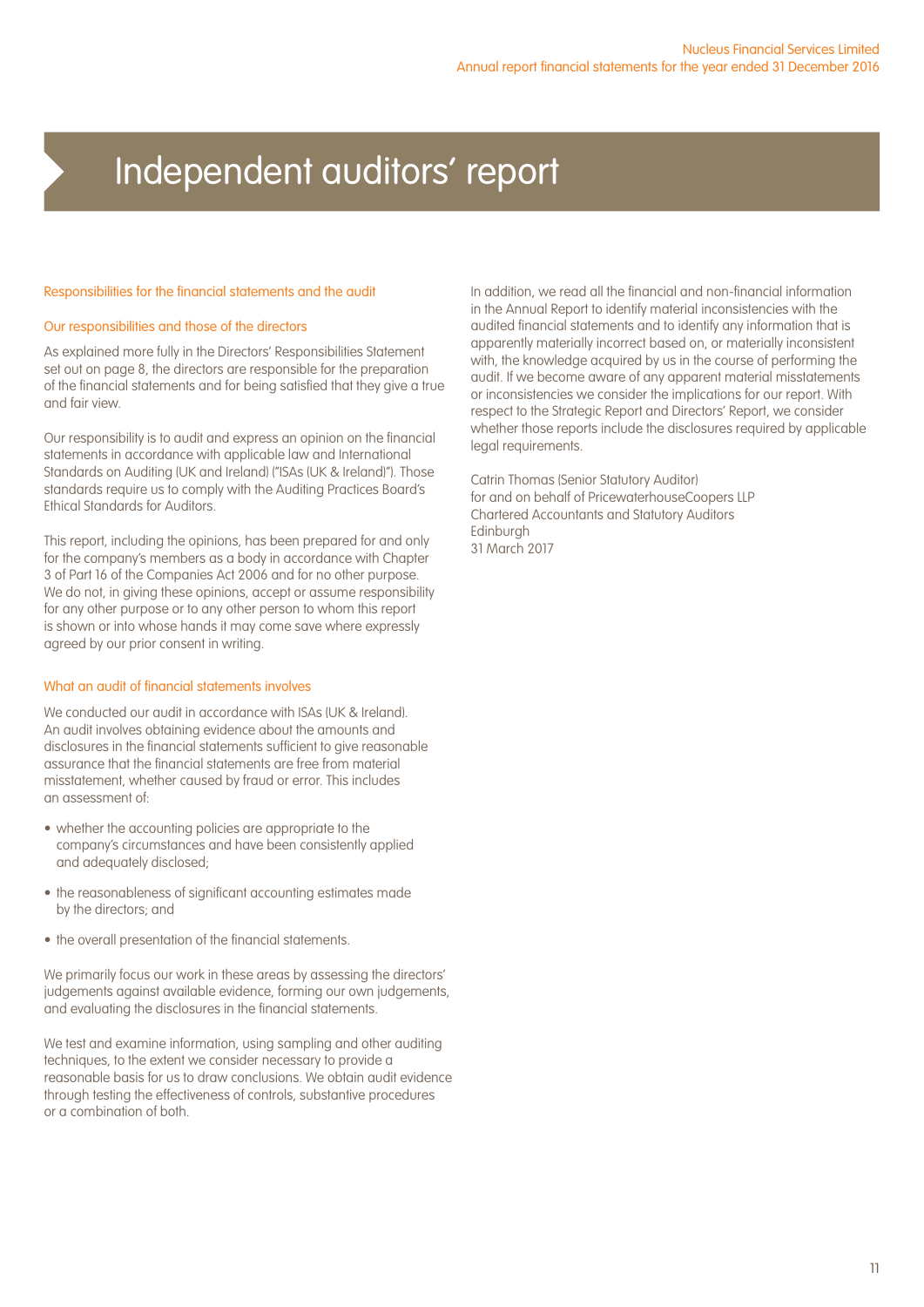# Profit and loss account

|                                             |                           | 2016           | 2015           |
|---------------------------------------------|---------------------------|----------------|----------------|
|                                             | Note                      | £              | £              |
| <b>Turnover</b>                             | $\ensuremath{\mathbf{3}}$ | 33,280,687     | 28,956,914     |
| Cost of sales                               |                           | (25, 467, 094) | (23, 110, 074) |
| <b>Gross profit</b>                         |                           | 7,813,593      | 5,846,840      |
| Administrative expenses                     |                           | (7, 861, 174)  | (6,647,434)    |
| Other operating income                      | $\overline{4}$            | 50,385         | 852,526        |
| <b>Operating profit</b>                     | 5                         | 2,804          | 51,932         |
| Interest receivable and similar income      | 8                         | 1,661          | 1,046          |
| Interest payable and similar charges        | $\overline{9}$            | 1,480          | (27, 580)      |
| Profit before taxation                      |                           | 5,945          | 25,398         |
| Tax charge on profit on ordinary activities | 10                        | (5,945)        | (11, 319)      |
| Profit for the financial year               |                           |                | 14,079         |

The notes on pages 16 to 26 form part of these financial statements.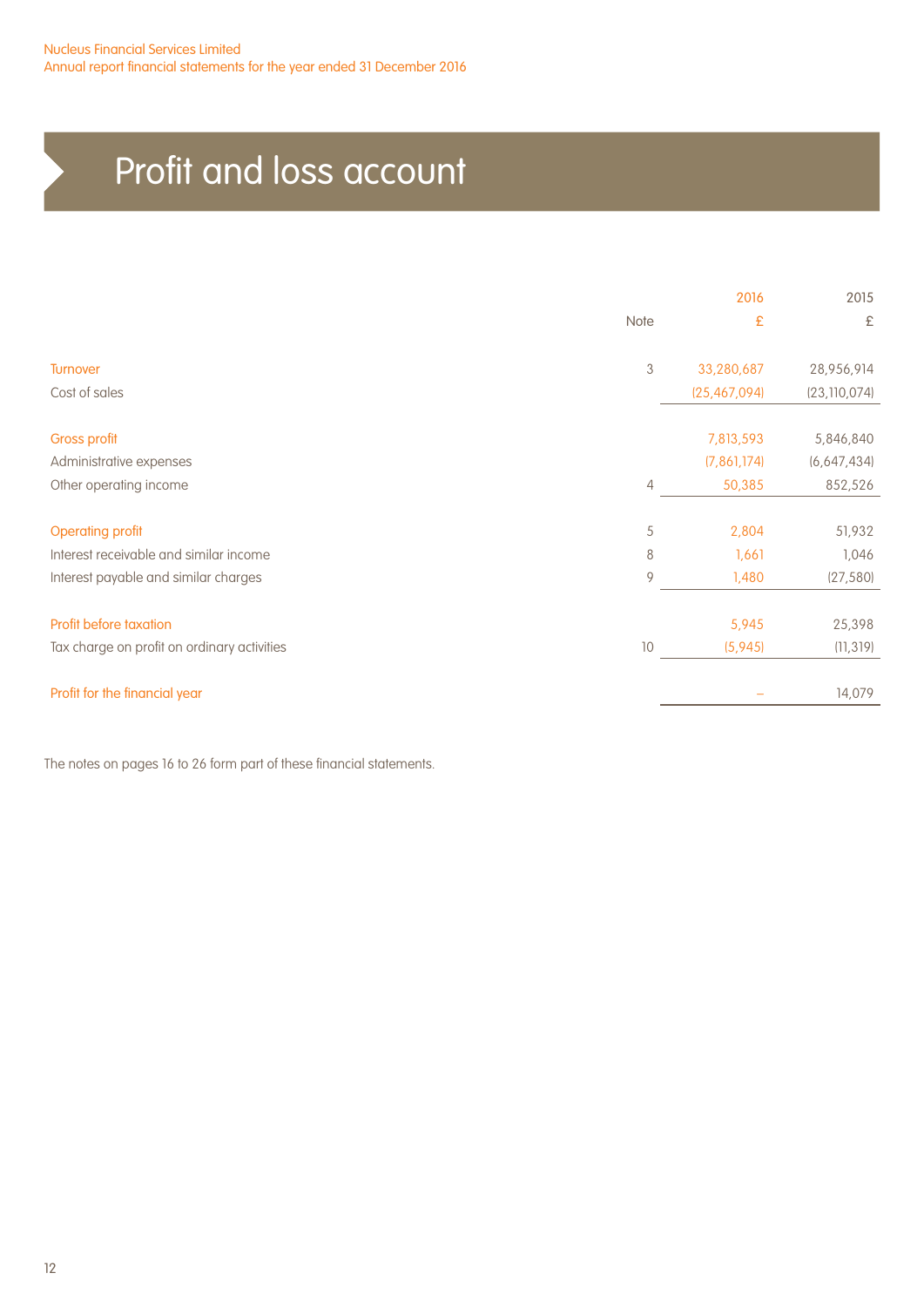# Statement of comprehensive income

|                                       | 2016    | 2015      |
|---------------------------------------|---------|-----------|
|                                       | £       | £         |
|                                       |         |           |
| Profit for the financial year         |         | 14,079    |
| Unrealised loss on investments        | (3,470) | (44, 714) |
|                                       |         |           |
| Total comprehensive loss for the year | (3,470) | (30, 635) |

All total comprehensive loss is attributable to owners of the parent.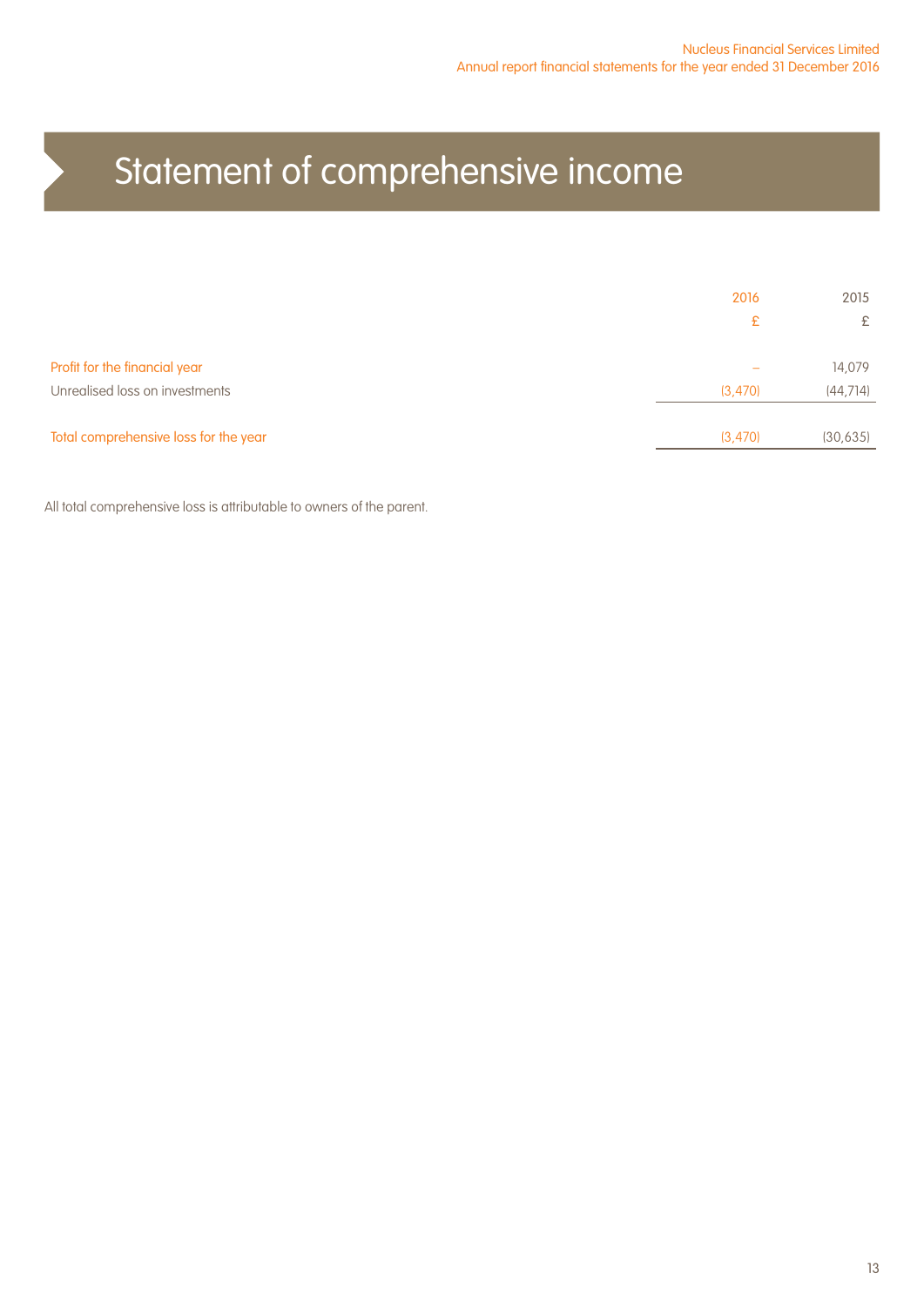# Balance sheet as at 31 December 2016

| Note            | £              | 2016<br>£ | £             | 2015<br>£ |
|-----------------|----------------|-----------|---------------|-----------|
|                 |                |           |               |           |
| $\overline{11}$ |                | 1,001     |               | 1,001     |
|                 |                |           |               |           |
| 12              | 9,149,086      |           | 6,865,259     |           |
| 13              | 69,200         |           | 72,670        |           |
| 14              | 4,904,862      |           | 3,987,680     |           |
|                 | 14,123,148     |           | 10,925,609    |           |
| 15              | (10, 567, 239) |           | (7, 366, 230) |           |
|                 |                | 3,555,909 |               | 3,559,379 |
|                 |                | 3,556,910 |               | 3,560,380 |
|                 |                |           |               |           |
|                 |                |           |               | (50,000)  |
|                 |                | 3,506,910 |               | 3,510,380 |
|                 |                |           |               |           |
| 18              |                | 2,595,000 |               | 2,595,000 |
| 19              |                | 39,444    |               | 42,914    |
| 19              |                | 872,466   |               | 872,466   |
|                 |                | 3,506,910 |               | 3,510,380 |
|                 | 16             |           | (50,000)      |           |

The financial statements were approved and authorised for issue by the Board and were signed on its behalf on 31 March 2017.

D R Ferguson **Director** 

The notes on pages 16 to 26 form part of these financial statements.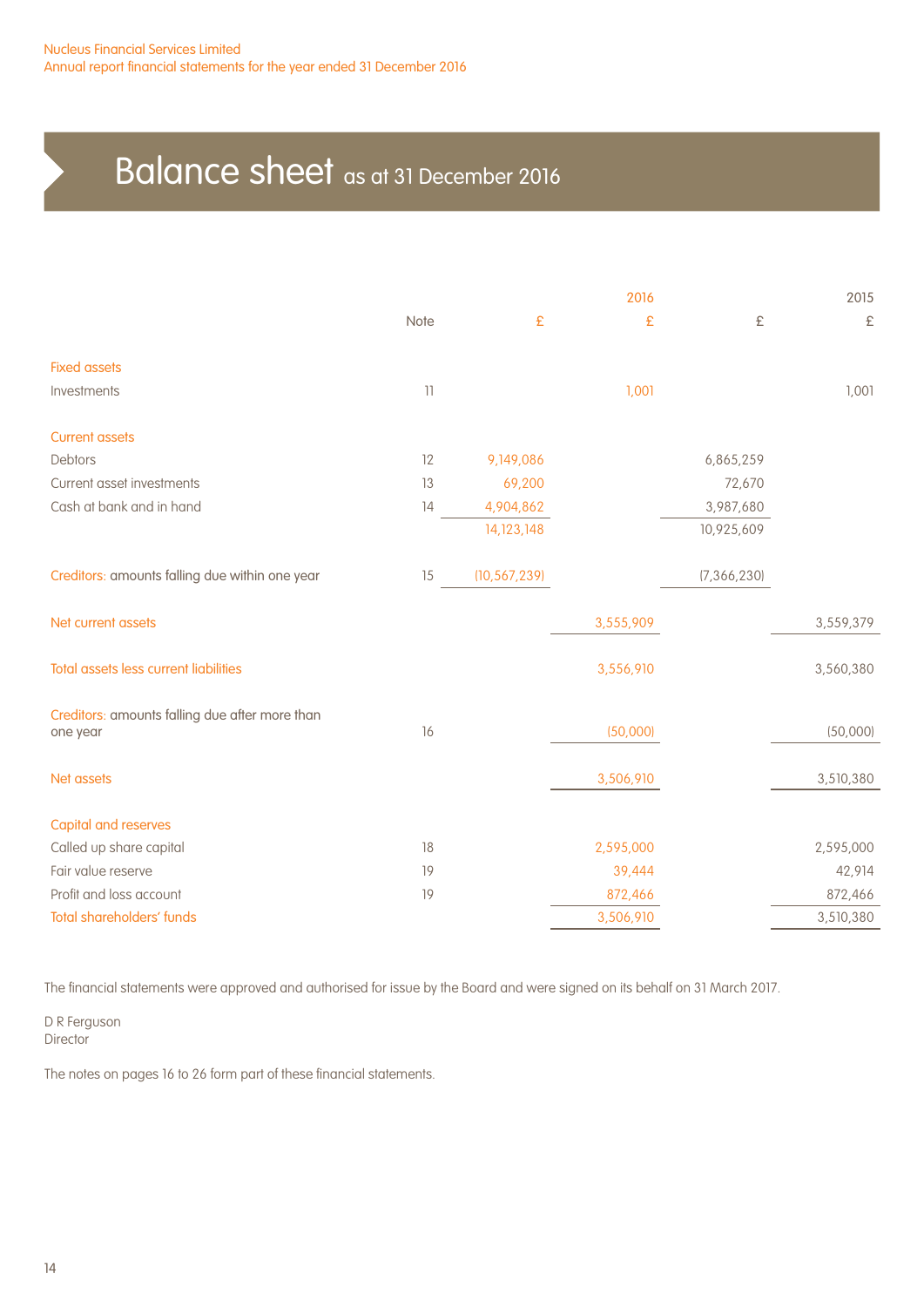# Statement of changes in equity

|                                | Called up share<br>capital<br>£ | Fair value<br>reserve<br>£ | Profit and loss<br>account<br>£ | Total equity<br>£ |
|--------------------------------|---------------------------------|----------------------------|---------------------------------|-------------------|
| At 1 January 2016              | 2,595,000                       | 42,914                     | 872,466                         | 3,510,380         |
| Unrealised loss on investments |                                 | (3,470)                    |                                 | (3,470)           |
| At 31 December 2016            | 2,595,000                       | 39,444                     | 872.466                         | 3,506,910         |
| At 1 January 2015              | 2,595,000                       | 87,628                     | 858,387                         | 3,541,015         |
| Profit for the financial year  |                                 |                            | 14.079                          | 14.079            |
| Unrealised loss on investments |                                 | (44, 714)                  |                                 | (44, 714)         |
| At 31 December 2015            | 2,595,000                       | 42,914                     | 872.466                         | 3,510,380         |
|                                |                                 |                            |                                 |                   |

All profit and total comprehensive loss is attributable to owners of the parent.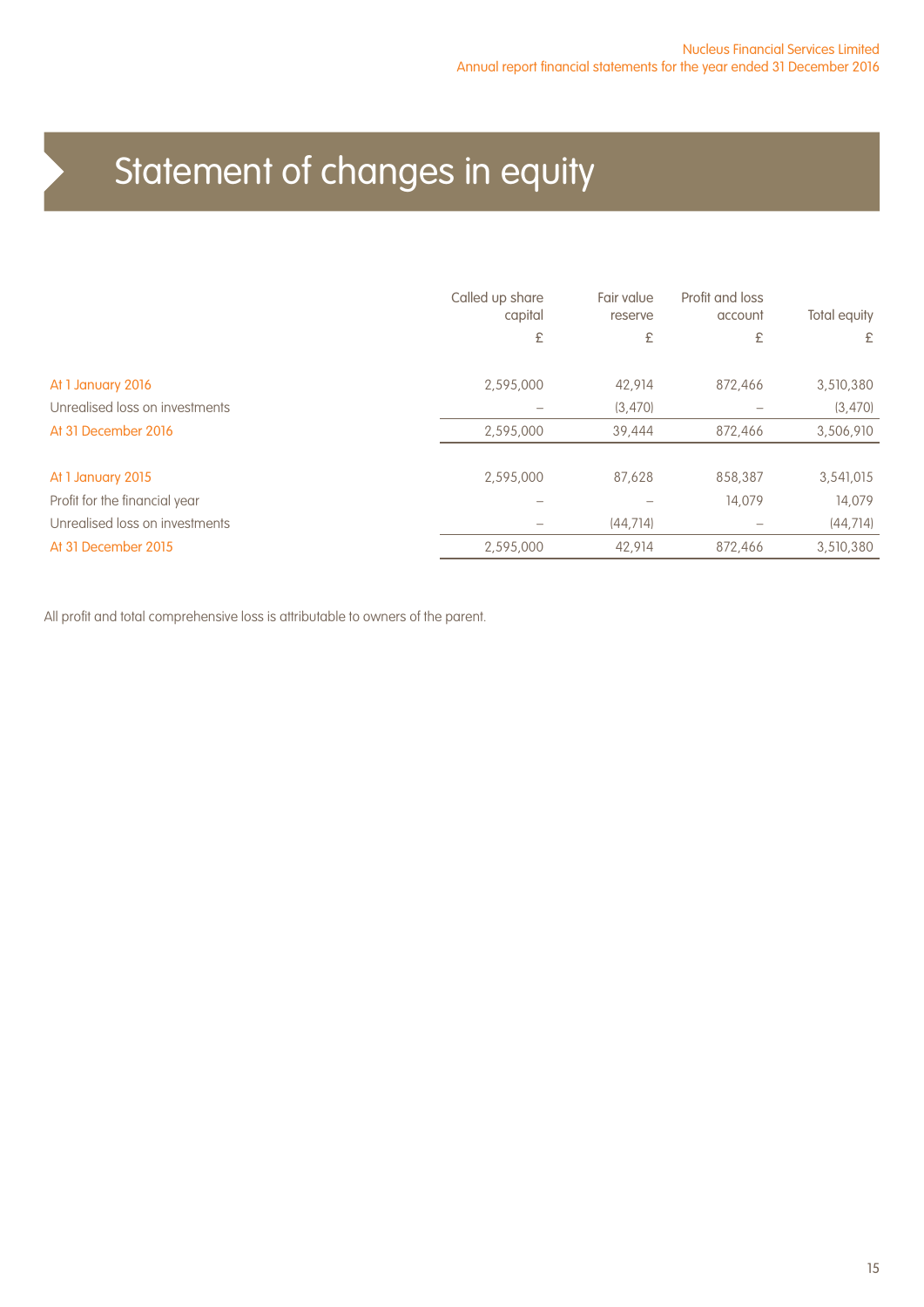#### 1. Accounting policies

#### 1.1 Basis of preparation of financial statements

The financial statements of Nucleus Financial Services Limited ("the Company") have been prepared in compliance with United Kingdom Accounting Standards, including Financial Reporting Standard 102, "The Financial Reporting Standard applicable in the United Kingdom and the Republic of Ireland" ("FRS 102") and the Companies Act 2006, under the provision of the Large and Medium- sized Companies and Groups (Accounts and Reports) Regulations 2008 (SI 2008/410).

These financial statements are prepared on the going concern basis, under the historical cost convention as modified by the recognition of certain financial assets measured at fair value. The Company has taken advantage of the exemption under section 400 of the Companies Act 2006 whereby an intermediate parent company is not required to prepare group financial statements.

The preparation of financial statements in confirmity with FRS 102 requires the use of certain critical accounting estimates. It also requires management to exercise its judgement in the process of applying the Company's accounting policies. The areas involving a higher degree of judgement or complexity, or areas where assumptions and estimates are significant to the financial statements are disclosed in note 2.

#### 1.2 Going concern

After reviewing the Company's forecasts and projections, the Directors have a reasonable expectation that the Company has adequate resources to continue in operational existence for at least 12 months from the date of signing of the financial statements. The Company therefore continues to adopt the going concern basis in preparing its financial statements.

#### 1.3 Exemptions for qualifying entities under FRS 102

FRS 102 allows a qualifying entity certain disclosure exemptions. The Company has taken advantage of the following disclosure exemptions as detailed in FRS 102 1.12:

The requirements of Section 7 Statement of Cash Flows

The requirements of Section 33 Related Party Disclosures paragraph 33.7

#### 1.4 Foreign currency

The Company's functional and presentation currency is the Pound Sterling and no rounding is used. Transactions in foreign currencies are recorded at the rate ruling at the date of the transaction. Foreign exchange gains and losses resulting from the settlement of transactions are recognised in the profit and loss account.

#### 1.5 Turnover

Turnover comprises fees earned by the Company from the provision of a wrap platform service to UK financial advisers and their clients. Fees are recognised net of Value Added Tax, rebates and discounts and are recorded in the year to which they relate and can be reliably measured. Fees are calculated on a basis point rate applied on a daily basis to assets under administration on the platform.

#### 1.6 Interest income

Interest received is recognised in the profit and loss account as it is earned.

#### 1.7 Expense recognition

Expenditure incurred by the Company is recognised in the year to which it relates. Any expenses relating to a year that have not yet been invoiced are accrued and expenses paid but which relate to future years are classified as prepayments within the balance sheet.

#### 1.8 Finance costs

Interest expense is recognised in the profit and loss account in the year to which it relates.

#### 1.9 Defined contribution pension scheme

Nucleus Financial Group Limited operates a defined contribution pension scheme. The pension charge represents the amounts payable by the Company to the scheme in respect of the year and contributions are recognised as an expense when they are due. Once the contributions have been paid, the Company has no further payment obligations. The assets of the scheme are held separately from those of Nucleus Financial Group Limited in an independently administered fund.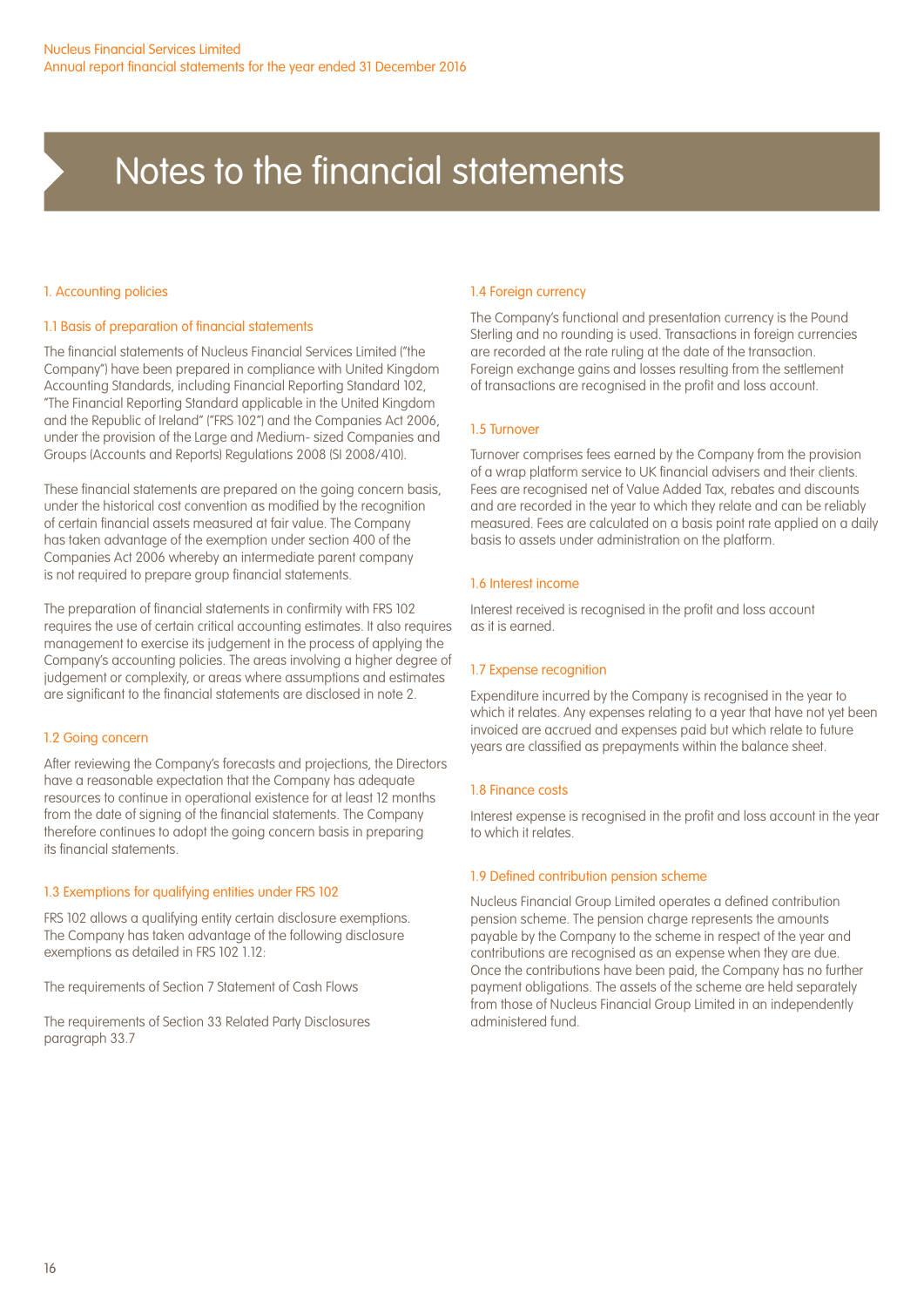#### 1. Accounting policies (continued)

#### 1.10 Fixed asset investments

Investments in subsidiaries are valued at cost less any provision for impairment. At each reporting date, the Directors assess whether there is any indication that an asset may be impaired. If any such indication exists, the Directors will estimate the recoverable amount of the asset. There was no impairment during the year.

#### 1.11 Current asset investments

The Company has investments held by it on the platform for operational purposes. These are recognised and measured at fair value with gains and losses recognised immediately in the statement of comprehensive income.

#### 1.12 Bad and doubtful debt provision

Full provision is made for debts that are considered to be irrecoverable or unlikely to be recovered within 12 months of the balance sheet date.

#### 1.13 Cash and cash equivalents

Cash and cash equivalents include cash in hand and deposits held at call with banks. Bank overdrafts are shown within current liabilities due less than one year. Cash equivalents are highly liquid investments that mature no more than three months from the date of acquisition and that are readily convertible to known amounts of cash with insignificant risk of change in value.

#### 1.14 Deferred tax

Full provision is made for deferred tax assets and liabilities arising from all timing differences between the recognition of gains and losses in the financial statements and recognition in the tax computation.

A net deferred tax asset is recognised only if it can be regarded as more likely than not that there will be suitable taxable profits from which the future reversal of the underlying timing differences can be deducted.

Deferred tax assets and liabilities are calculated at the tax rates expected to be effective at the time the timing differences are expected to reverse, based on tax laws that have been enacted or substantively enacted by the balance sheet date.

Deferred tax assets and liabilities are not discounted.

#### 1.15 Provisions for liabilities

Provisions are made where an event has taken place that gives the Company a legal or constructive obligation that probably requires settlement by a transfer of economic benefit, and a reliable estimate can be made of the amount of the obligation.

Provisions are charged as an expense to the Profit and Loss Account in the year that the Company becomes aware of the obligation, and are measured at the best estimate at the Balance Sheet date of the expenditure required to settle the obligation, taking into account relevant risks and uncertainties.

When payments are eventually made, they are charged to the provision carried in the Balance Sheet.

#### 2. Judgments in applying accounting policies and key sources of estimation uncertainty

Estimates and judgements are continually evaluated and are based on historical experience and other factors, including expectations of future events that are believed to be reasonable under the circumstances.

#### Impairment of debtors

The Company makes an estimate of the recoverable value of debtors. When assessing impairment of debtors, management considers factors including the ageing profile of debtors and historical experience. Included within other debtors is a balance of cash prefunded on the wrap platform as required by our terms and conditions. Where this prefunding has been outstanding for more than six months, it has been fully provided for.

#### 3. Turnover

All turnover is attributable to the principal activity of the Company and arose within the United Kingdom (2015 - all United Kingdom).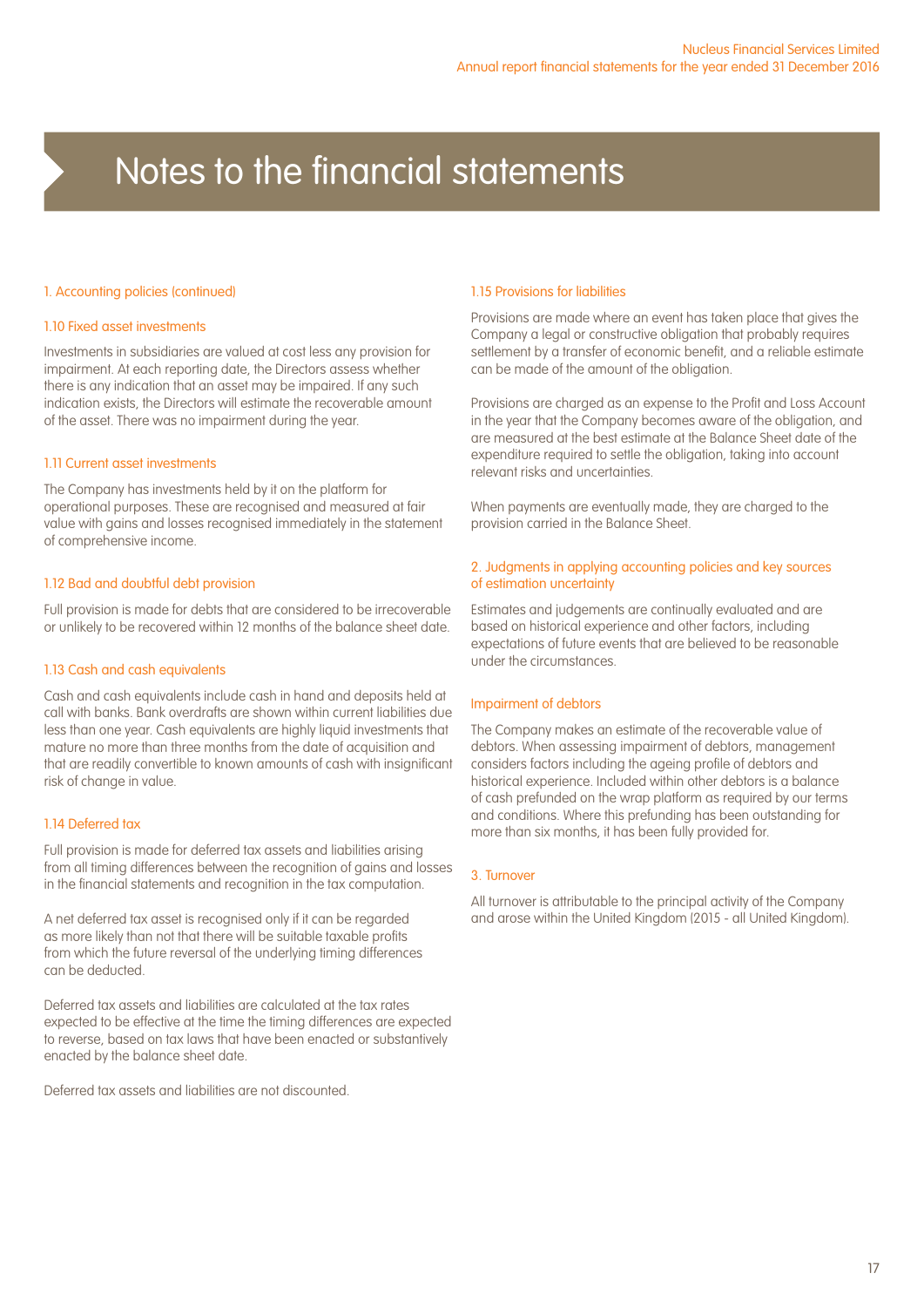#### 4. Other operating income

|                        | 2016   | 2015    |
|------------------------|--------|---------|
|                        |        | £       |
| Other operating income | 50,385 | 852,526 |
|                        | 50,385 | 852,526 |

Other operating income includes reimbursement costs which are non-recurring and relate to the firm's costs incurred in the course of our contract with a third-party operational service provider.

#### 5. Operating profit

The operating profit is stated after charging/(crediting):

|                                                     | 2016    | 2015    |
|-----------------------------------------------------|---------|---------|
|                                                     | £       | £       |
|                                                     |         |         |
| Audit fees payable to the Company's auditor:        |         |         |
| For the audit of the Company's financial statements | 19,998  | 30,580  |
| In respect of the client assets audit               | 84,705  | 103,191 |
| In respect of all other services                    | 62,100  | 112,800 |
| Other costs:                                        |         |         |
| Exchange differences                                | 490     | (176)   |
| Defined contribution pension cost                   | 304,098 | 240,047 |
| Movement in bad debt provision                      | 290,891 | 12.737  |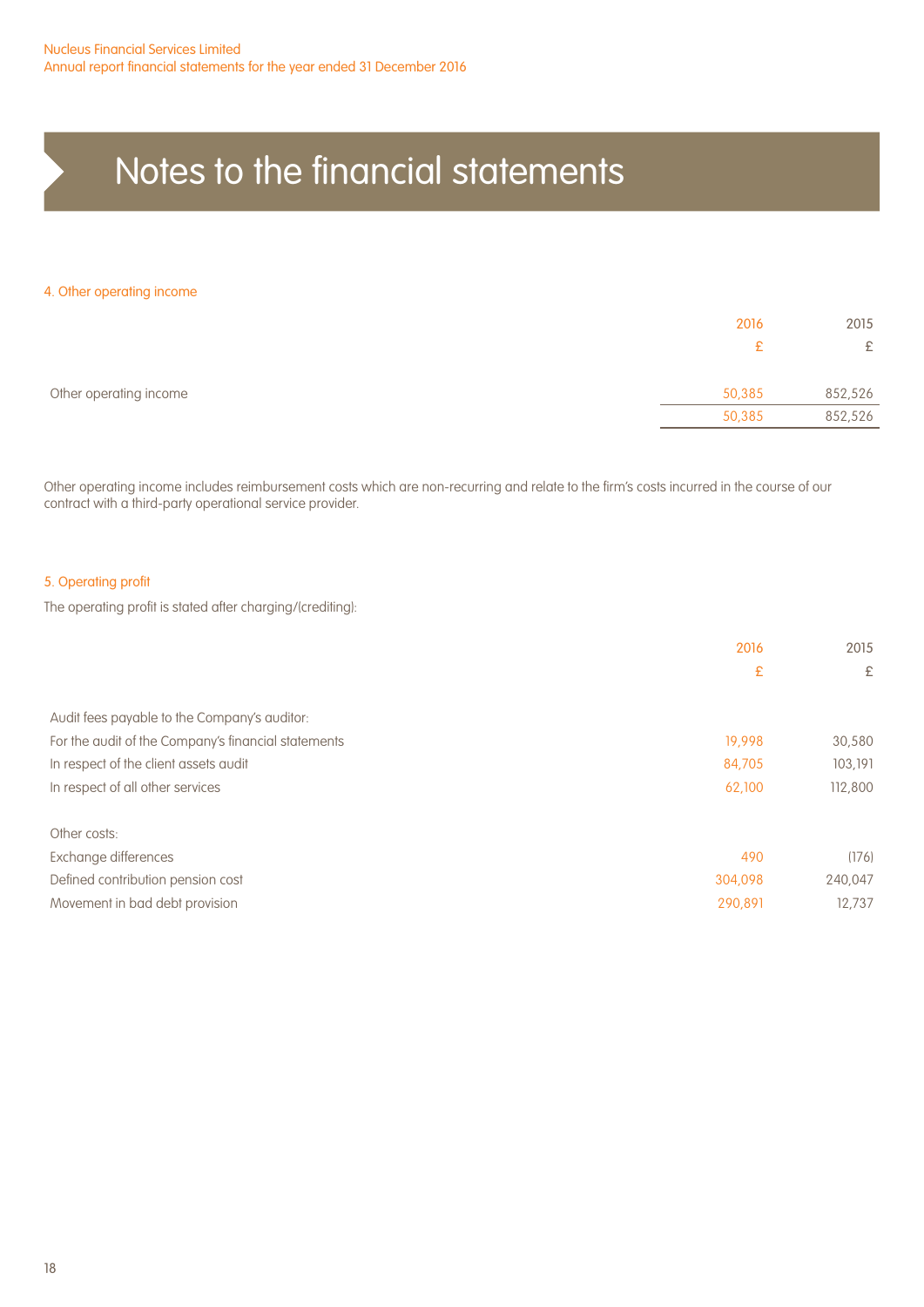#### 6. Employees

The staff who manage the affairs of the Company are employed by Nucleus Financial Group Limited. Staff costs, including Directors' remuneration, recharged to the Company, were as follows:

|                       | 2016<br>£ | 2015<br>£ |
|-----------------------|-----------|-----------|
|                       |           |           |
| Wages and salaries    | 3,762,433 | 2,975,951 |
| Social security costs | 445,313   | 333,179   |
| Other pension costs   | 304,098   | 240,047   |
|                       | 4,511,844 | 3,549,177 |

The average monthly number of employees who manage the affairs of the Company, including the Directors, during the year was as follows:

|                                                               | 2016    | 2015    |
|---------------------------------------------------------------|---------|---------|
|                                                               | No.     | No.     |
|                                                               |         |         |
| Employees                                                     | 85      | 69      |
|                                                               |         |         |
|                                                               |         |         |
| 7. Directors' remuneration                                    |         |         |
|                                                               | 2016    | 2015    |
|                                                               | £       | £       |
|                                                               |         |         |
| Directors' emoluments                                         | 359,063 | 301,979 |
| Company contributions to defined contribution pension schemes | 19,964  | 16,646  |
|                                                               | 379,027 | 318,625 |

The Directors are employed by the holding company Nucleus Financial Group Limited.

During the year retirement benefits were accruing to 2 Directors (2015 - 2) in respect of defined contribution pension schemes.

The highest paid Director received remuneration of £162,715 (2015 - £137,152).

The value of the Company's contributions paid to a defined contribution pension scheme in respect of the highest paid Director amounted to £11,101 (2015 - £9,255).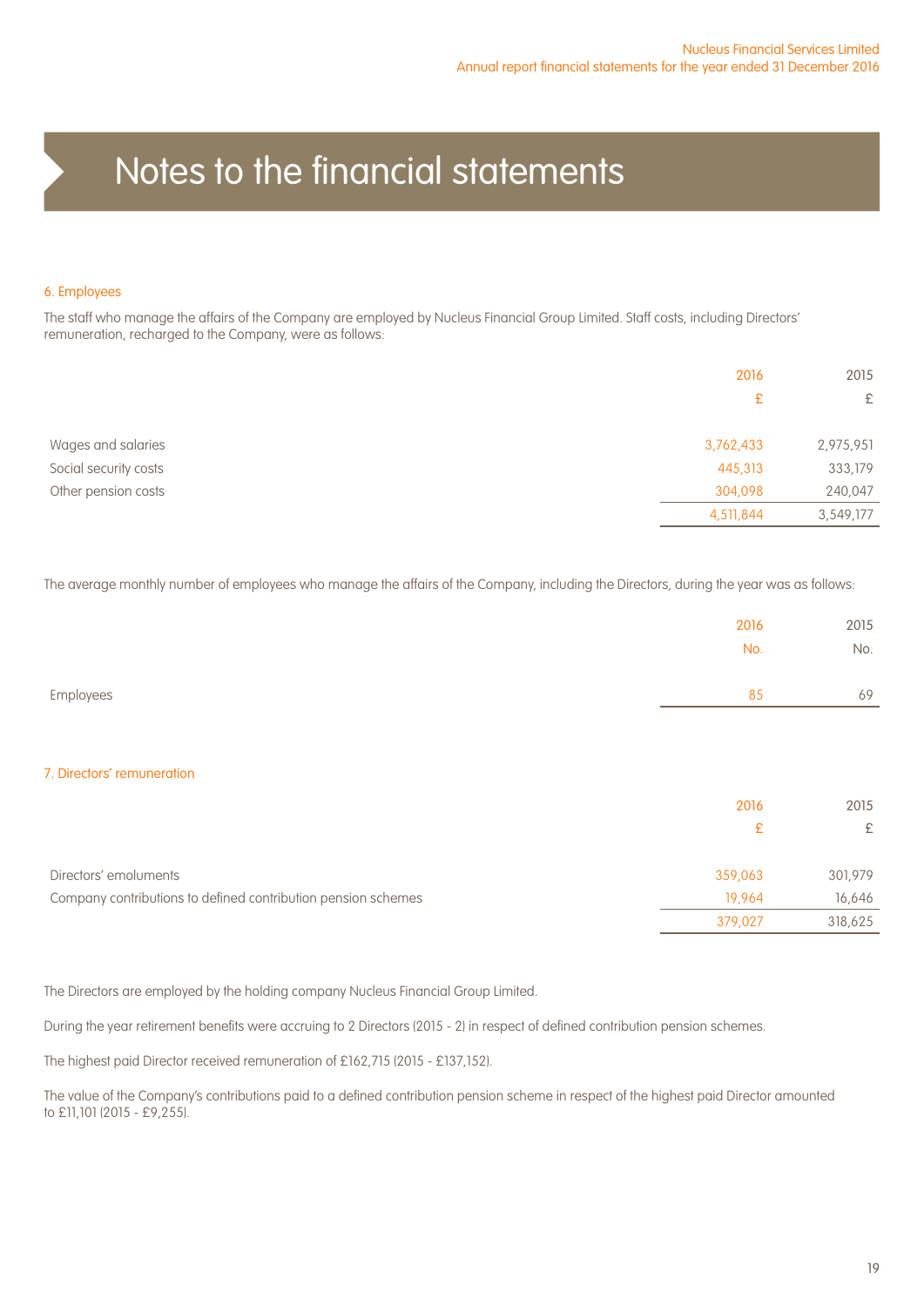#### 8. Interest receivable and similar income

|                                                  | 2016         | 2015      |
|--------------------------------------------------|--------------|-----------|
|                                                  | £            | £         |
|                                                  |              |           |
| Bank interest receivable                         | 1,661        | 1,046     |
|                                                  | 1,661        | 1,046     |
|                                                  |              |           |
|                                                  |              |           |
| 9. Interest payable and similar expenses         |              |           |
|                                                  | 2016         | 2015      |
|                                                  | £            | £         |
|                                                  |              |           |
| Interest payable on bank overdrafts              | 20           | 26,080    |
| Interest (reversed)/payable on preference shares | (1,500)      | 1,500     |
|                                                  | (1,480)      | 27,580    |
|                                                  |              |           |
|                                                  |              |           |
| 10. Taxation                                     |              |           |
|                                                  | 2016         | 2015      |
|                                                  | £            | $\pounds$ |
|                                                  |              |           |
| <b>Corporation tax</b>                           |              |           |
| Current tax on profits for the year              |              | 3,129     |
| Adjustments in respect of previous periods       | T            |           |
| Total current tax on profit for the year         | $\mathbf{1}$ | 3,129     |
|                                                  |              |           |
| Deferred tax                                     |              |           |
| Origination and reversal of timing differences   | 5,944        | 6,768     |
| Effect of tax rate change on opening balance     |              | 1,422     |
| <b>Total deferred tax</b>                        | 5,944        | 8,190     |
|                                                  |              |           |
| Taxation on profit on ordinary activities        | 5,945        | 11,319    |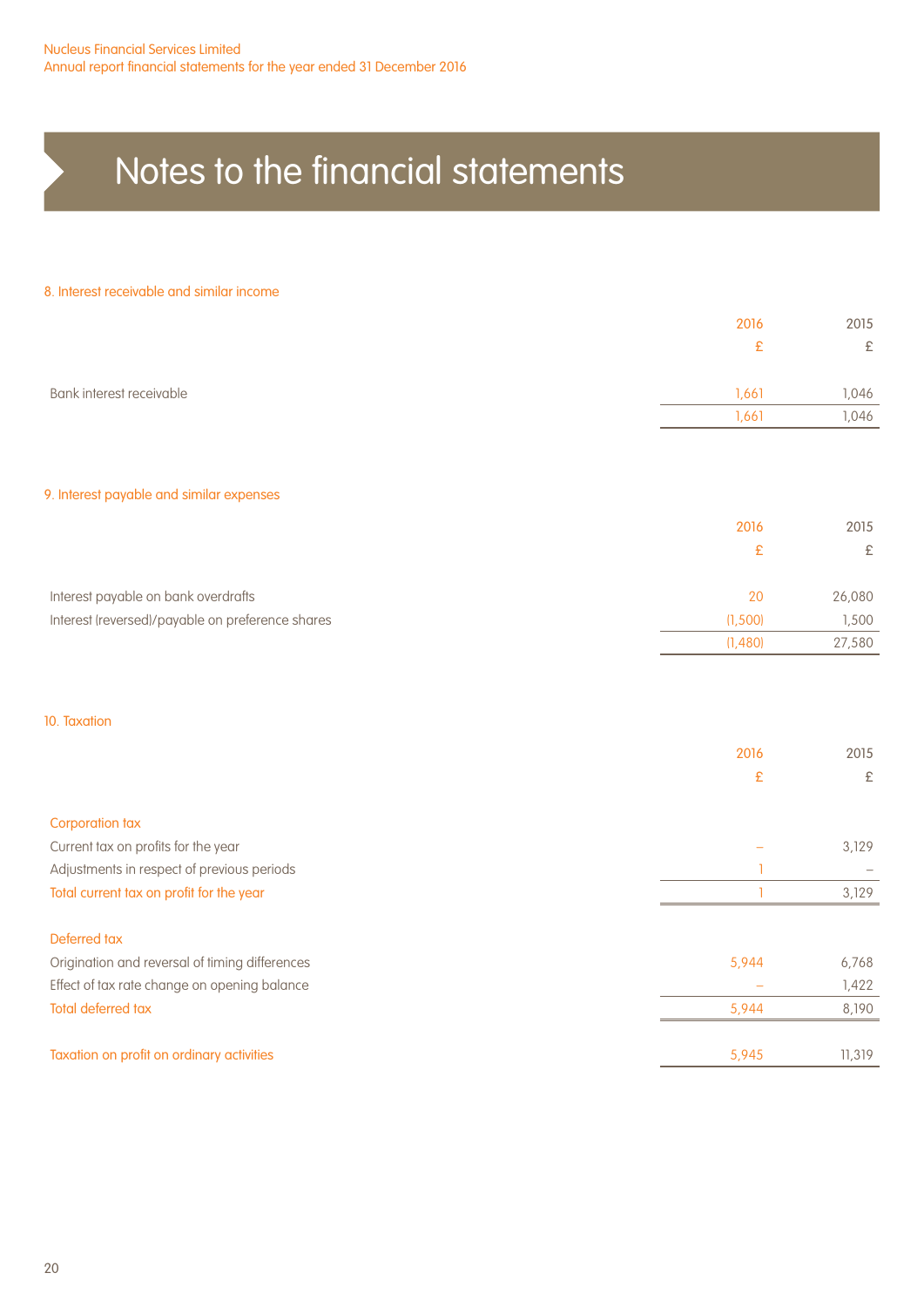#### 10. Taxation (continued)

#### Factors affecting tax charge for the year

The tax assessed for the year is higher than (2015 - higher than) the standard rate of corporation tax in the UK of 20% (2015 - 20%). The differences are explained below:

|                                                                                                            | 2016    | 2015   |
|------------------------------------------------------------------------------------------------------------|---------|--------|
|                                                                                                            | £       | £      |
|                                                                                                            |         |        |
| Profit on ordinary activities before tax                                                                   | 5,945   | 25,398 |
|                                                                                                            |         |        |
| Profit on ordinary activities multiplied by standard rate of corporation tax in the UK of 20% (2015 - 20%) | 1,189   | 5,079  |
|                                                                                                            |         |        |
| Effects of:                                                                                                |         |        |
| Expenses not deductible for tax purposes                                                                   | 4,217   | 5,174  |
| Adjustments to tax charge in respect of prior periods                                                      |         |        |
| Adjust closing deferred tax to average rate of 20%                                                         | 753     | 1,066  |
| Adjust opening deferred tax to average rate of 20%                                                         | (1,066) |        |
| Income not taxable for tax purposes                                                                        | (300)   |        |
| Group relief surrendered                                                                                   | 1,151   |        |
| Total tax charge for the year                                                                              | 5,945   | 11,319 |
|                                                                                                            |         |        |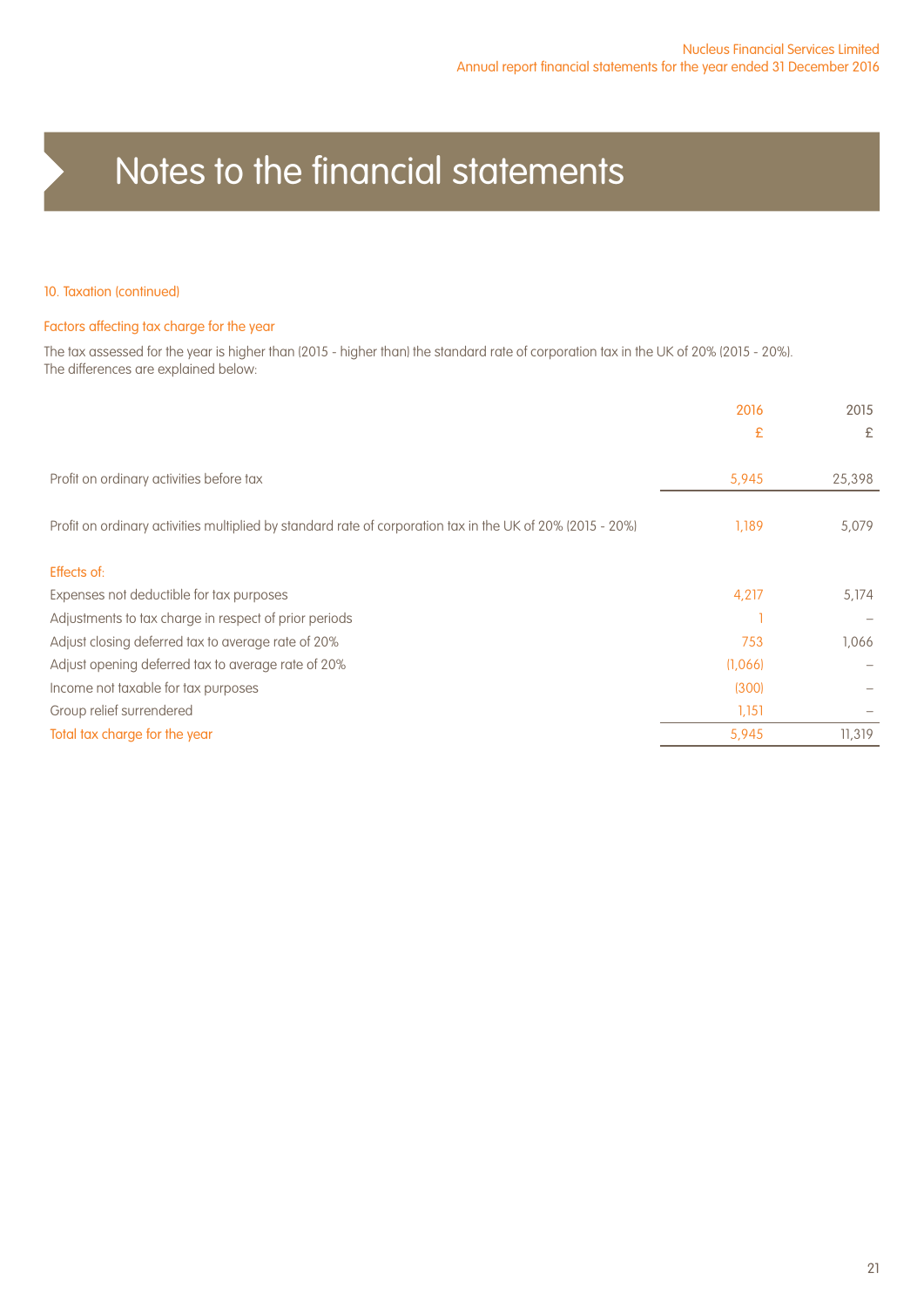#### 11. Fixed asset investments

|                     | Investments<br>in subsidiary<br>companies<br>E |
|---------------------|------------------------------------------------|
| Cost                |                                                |
| At 1 January 2016   | 1,001                                          |
| At 31 December 2016 | 1,001                                          |
| Net book value      |                                                |
| At 31 December 2016 | 1,001                                          |
| At 31 December 2015 | 1,001                                          |

The Directors believe that the carrying values of the investments are supported by underlying net assets.

#### Subsidiary undertakings

The following were subsidiary undertakings of the Company:

| <b>Name</b>                        | Country of incorporation | Class of shares | <b>Holding</b> | Principal activity                                                                                                                                                            |
|------------------------------------|--------------------------|-----------------|----------------|-------------------------------------------------------------------------------------------------------------------------------------------------------------------------------|
| NFS (Nominees) Limited             | <b>England and Wales</b> | Ordinary shares | 100%           | Vehicle to ensure appropriate registration<br>of title of client assets for the purposes of the<br>client money rules as defined by the Financial<br><b>Conduct Authority</b> |
| Nucleus Trustee Company<br>Limited | Scotland                 | Ordinary shares | 100%           | To act as trustee of the self-invested personal<br>pension operated by Nucleus Financial<br>Services Limited                                                                  |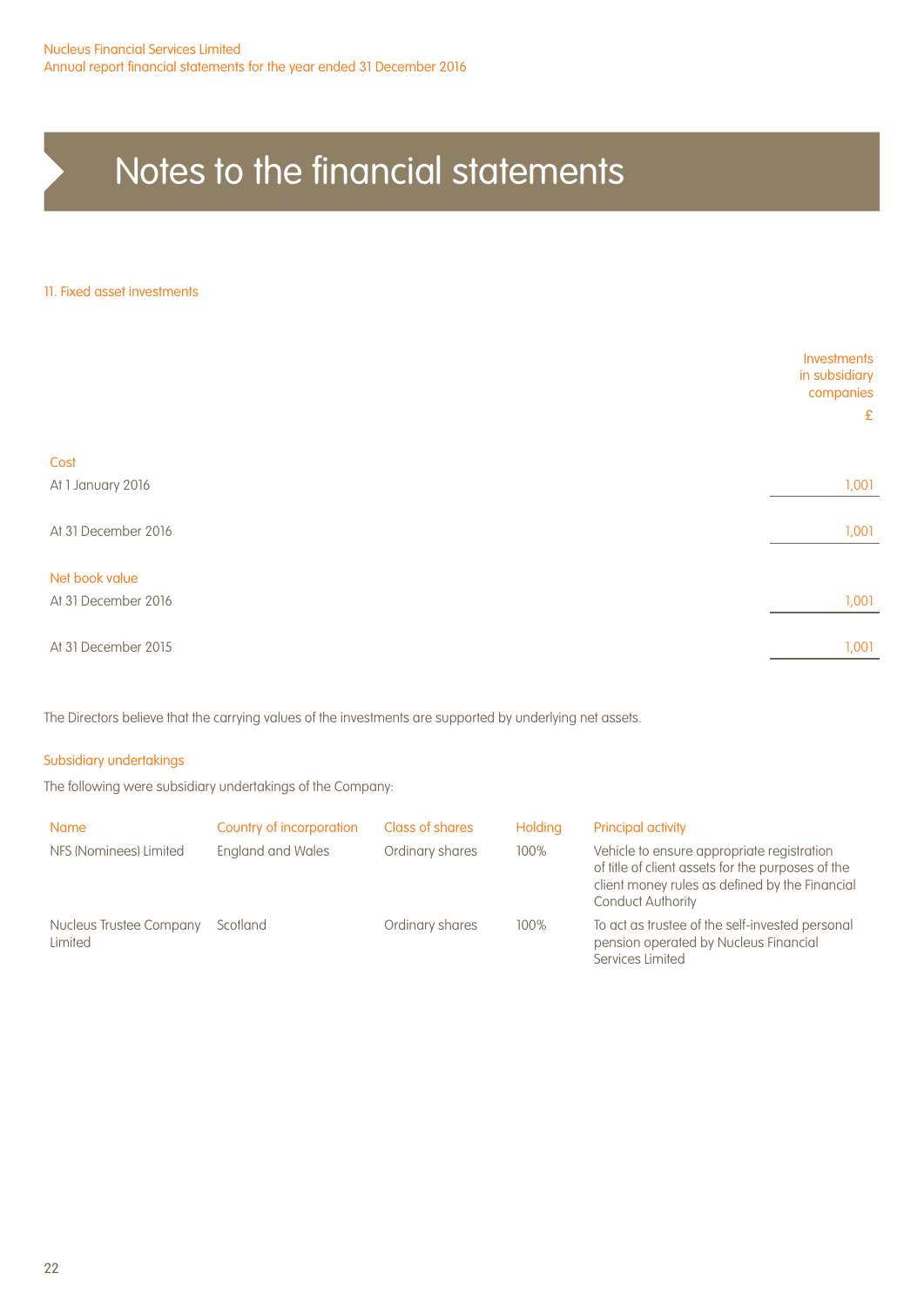#### 12. Debtors

|                                | 2016      | 2015      |
|--------------------------------|-----------|-----------|
|                                | £         | £         |
| Trade debtors                  | 274,683   |           |
| Other debtors                  | 1,463,654 | 1,049,813 |
| Prepayments and accrued income | 3,950,189 | 3,260,396 |
| Amounts owed by HMRC           | 3,446,257 | 2,534,803 |
| Deferred taxation              | 14,303    | 20,247    |
|                                | 9,149,086 | 6,865,259 |

Included within other debtors is a balance of cash prefunded on the wrap platform as required by our client terms and conditions. This balance fluctuates due to timing.

#### 13. Current asset investments

|                                | 2016         | 2015      |
|--------------------------------|--------------|-----------|
|                                | £            | $\pounds$ |
|                                |              |           |
| Valuation                      |              |           |
| At 1 January                   | 72,670       | 117,384   |
| Unrealised loss on investments | (3,470)      | (44, 714) |
| At 31 December                 | 69,200       | 72,670    |
|                                |              |           |
| 14. Cash and cash equivalents  |              |           |
|                                | 2016         | 2015      |
|                                | $\mathbf{E}$ | £         |
| Cash at bank and in hand       | 4,904,862    | 3,987,680 |
|                                | 4,904,862    | 3,987,680 |

The Company has an overdraft facility of £5,000,000 with The Royal Bank of Scotland plc for working capital purposes in support of the Company's discretionary commitment to prefund tax relief on eligible pension contributions. Interest is charged on this facility at 3% plus base rate up to an overdrawn amount of £5,000,000 and 5% plus base rate on any amount over £5,000,000. The overdraft is secured by a fixed and floating charge over all the Company's assets.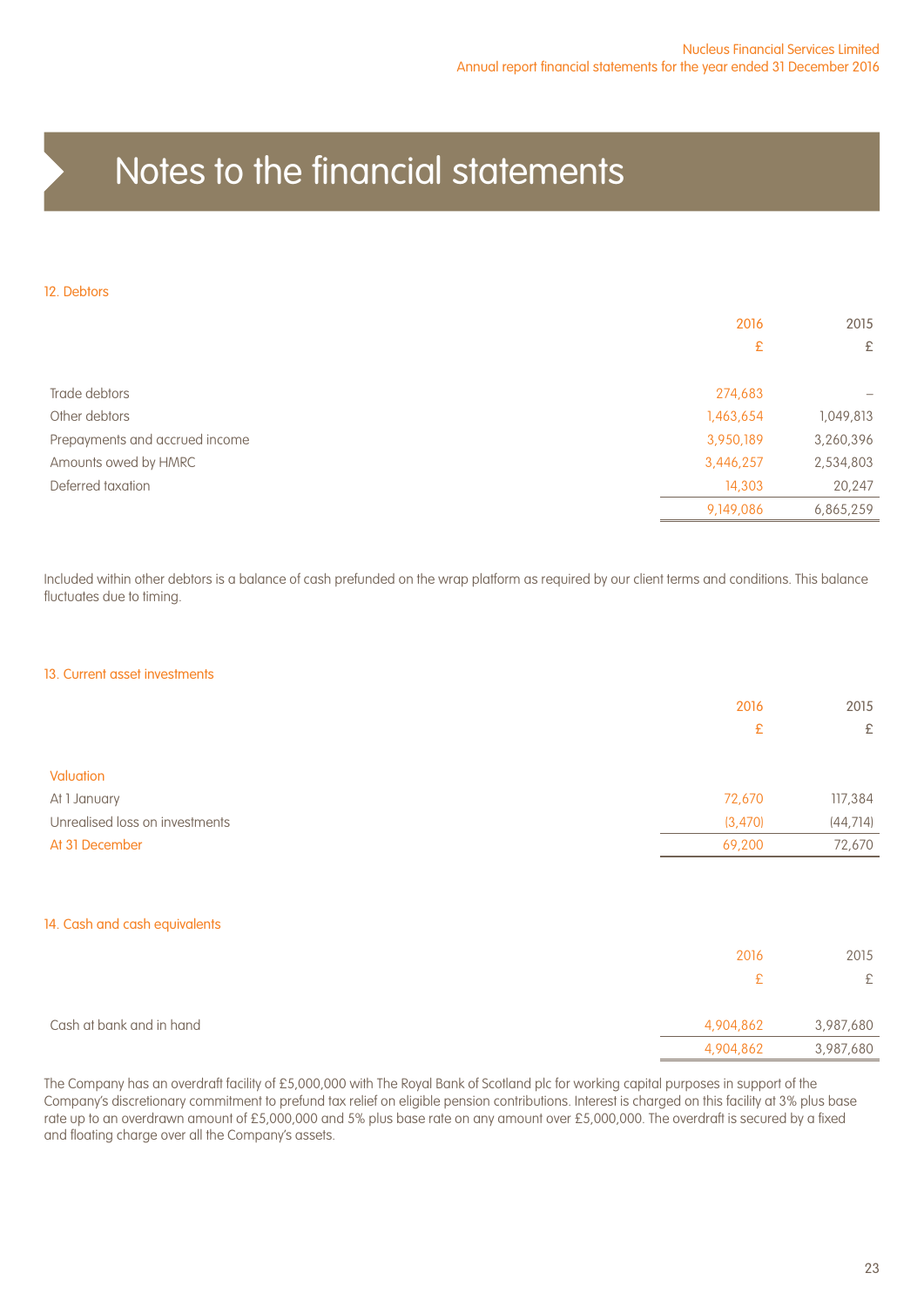#### 15. Creditors

Amounts falling due within one year

|                                    | 2016       | 2015      |
|------------------------------------|------------|-----------|
|                                    | £          | £         |
| Trade creditors                    | 1,216,209  | 2,787,475 |
| Amounts owed to HMRC               | 78,898     | 494,704   |
| Amounts owed to Group undertakings | 7,372,308  | 1,679,447 |
| Corporation tax                    |            | 3,129     |
| Taxation and social security       | 1,438      | 738       |
| Other creditors                    | 366,524    | 678,068   |
| Accruals                           | 1,531,862  | 1,722,669 |
|                                    | 10,567,239 | 7,366,230 |

Amounts owed to Group undertakings are interest free and have agreed repayment terms.

#### 16. Creditors

Amounts falling due after more than one year

|                                     | 2016   | 2015   |
|-------------------------------------|--------|--------|
|                                     |        | £      |
| 50,000 Preference shares of £1 each | 50,000 | 50,000 |
|                                     | 50,000 | 50,000 |

The holder of preference shares, Nucleus Financial Group Limited, has the right to receive a non cumulative fixed preferential dividend, calculated at the rate of 3% per annum on the amounts paid up or treated as paid up on such shares.

At the discretion of the Directors, preference shares can be redeemed at their nominal value, or the nominal value treated as paid up on the preference shares, not less than five years and one day after the preference shares were first allotted.

On winding up of the Company, preference shares will rank ahead of all other shares in sharing the Company's assets. The holder of preference shares will be entitled to the amount paid up on the preference share and the amount of any dividend which is due for payment on or after the date the winding up commenced.

The holder of the preference shares is entitled to receive notice of general meetings, and to attend, speak and vote at general meetings in relation to proposed resolutions which affect the rights of preference shareholders.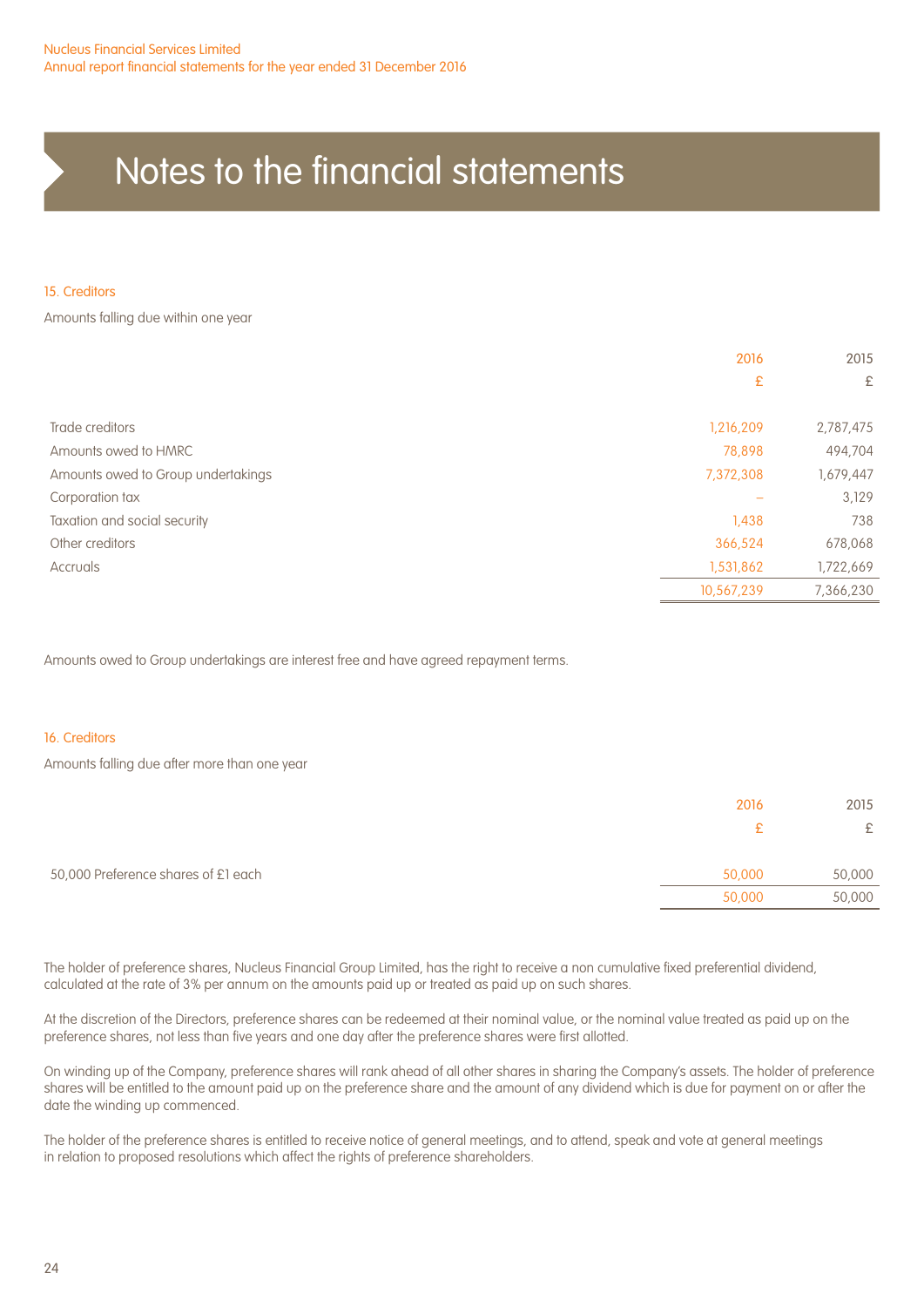#### 17. Deferred taxation

|                                               | 2016      | 2015      |
|-----------------------------------------------|-----------|-----------|
|                                               | £         | £         |
| At 1 January                                  | 20,247    | 28,437    |
| Charged to profit or loss                     | (5,944)   | (8,190)   |
| At 31 December                                | 14,303    | 20,247    |
|                                               |           |           |
| The deferred tax asset is made up as follows: |           |           |
|                                               | 2016      | 2015      |
|                                               | £         | $\pounds$ |
| Short term timing differences                 | 14,303    | 20,247    |
|                                               | 14,303    | 20,247    |
|                                               |           |           |
| 18. Called up share capital                   |           |           |
|                                               | 2016      | 2015      |
|                                               | £         | £         |
| Shares classified as equity                   |           |           |
| Allotted, called up and fully paid            |           |           |
| 2,595,000 Ordinary shares of £1 each          | 2,595,000 | 2,595,000 |

There is a single class of ordinary shares, representing the nominal value of shares that have been issued. There are no restrictions on the distribution of dividends and the repayment of capital.

|                                     | 2016   | 2015          |
|-------------------------------------|--------|---------------|
|                                     | £.     | $\mathcal{F}$ |
| Shares classified as debt           |        |               |
| Allotted, called up and fully paid  |        |               |
| 50,000 Preference shares of £1 each | 50,000 | 50,000        |
|                                     |        |               |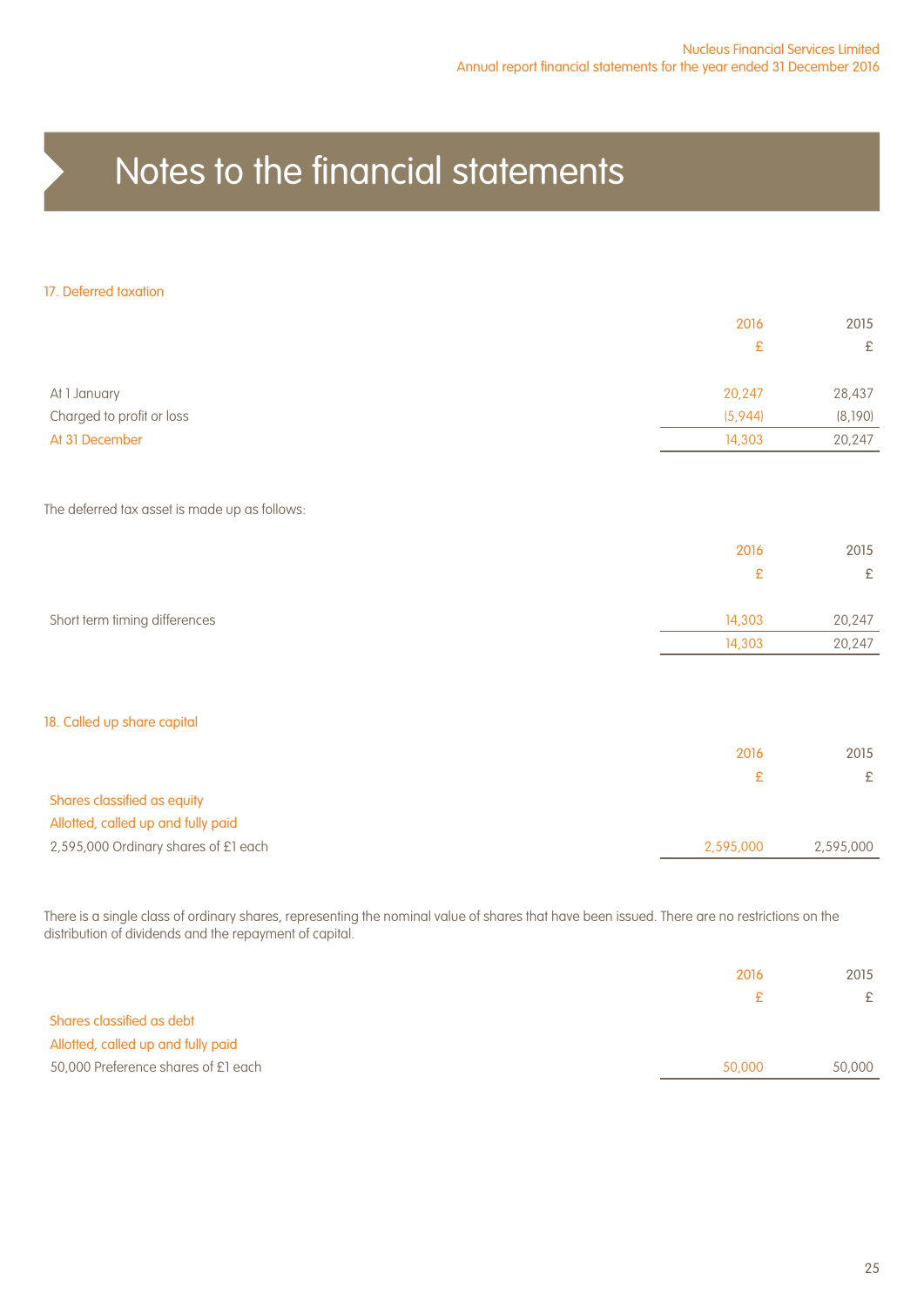#### 19. Reserves

#### Fair value reserve

Investments held on the platform for operational purposes are recognised and measured at fair value with gains and losses recognised in the fair value reserve.

#### Profit and loss account

Includes all current and prior year retained profits and losses.

#### 20. Related party transactions

As a 100% subsidiary of Nucleus Financial Group Limited, the Company is exempt from disclosing transactions with entities that are part of the Group, in accordance with the requirements of Financial Reporting Standard 102 paragraph 33.1A

#### 21. Post balance sheet events

Nucleus is taking steps to simplify its legal entity structure and improve the flow of capital and liquidity resources within the Group. In order to achieve this, Nucleus will close the Company's fellow subsidiary, Nucleus IFA Services Limited, on 1 April 2017 by transferring the trade and assets to the Company. To enable the Company to meet its increased capital requirements following the transfer of trade, the Company increased its capital resources by way of issue of 5 million £1 ordinary shares to Nucleus Financial Group Limited on 29 March 2017.

#### 22. Controlling party

Nucleus Financial Services Limited is a Company incorporated in England and Wales. The immediate parent undertaking is Nucleus Financial Group Limited, a Company incorporated in England and Wales.

The key shareholders of Nucleus Financial Group Limited are Sanlam UK Limited, a Company incorporated in England and Wales and Nucleus IFA Company Limited, a Company incorporated in Scotland. There is no one controlling party.

Nucleus Financial Group Limited is the parent undertaking of the largest and smallest group of undertakings to consolidate these financial statements at 31 December 2016. The consolidated financial statements of Nucleus Financial Group Limited can be obtained from Companies House or the Company Secretary at 22 Thistle Street Lane North West, Edinburgh, EH2 1EA or the Group's website www.nucleusfinancial.com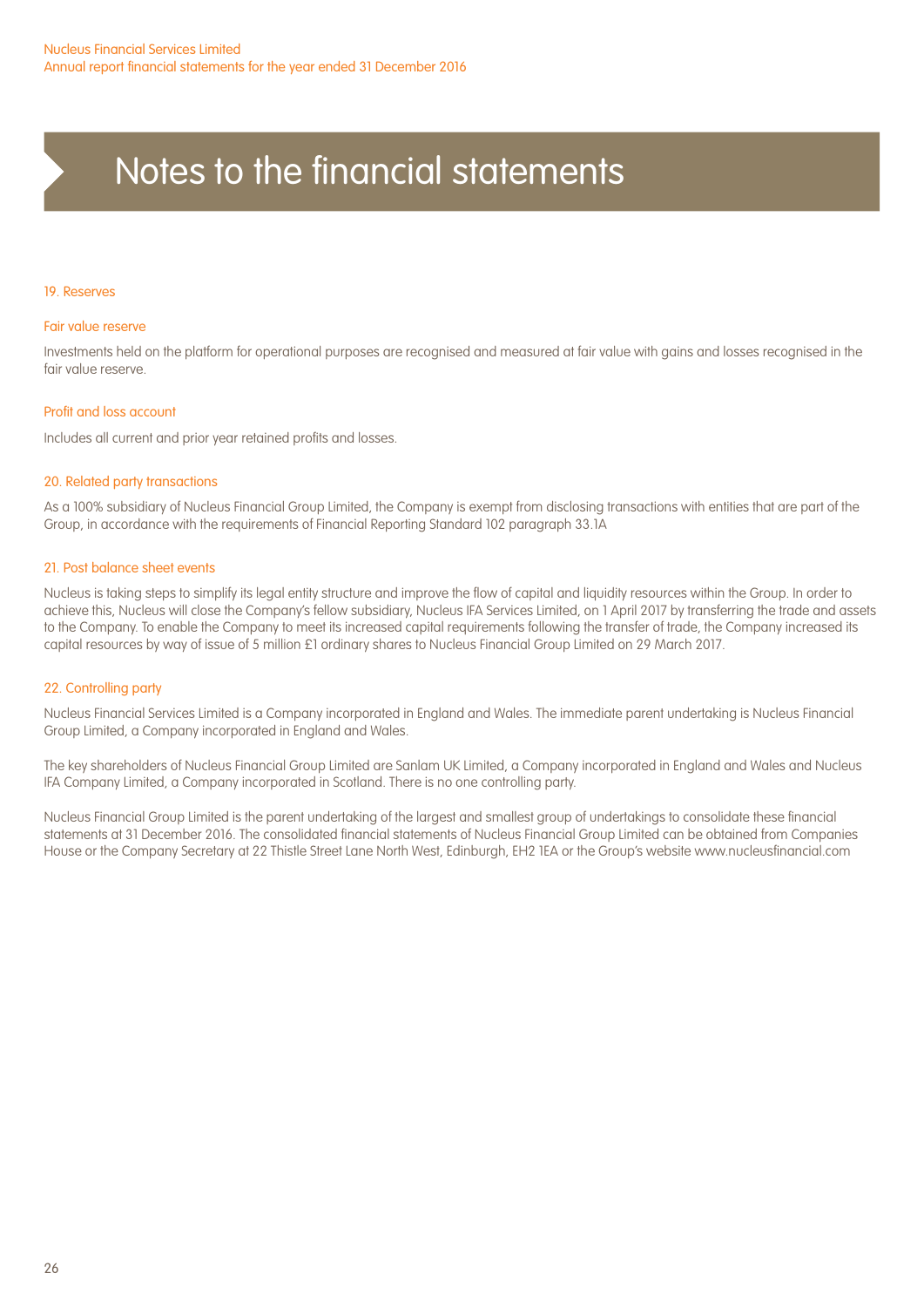# **Notes**